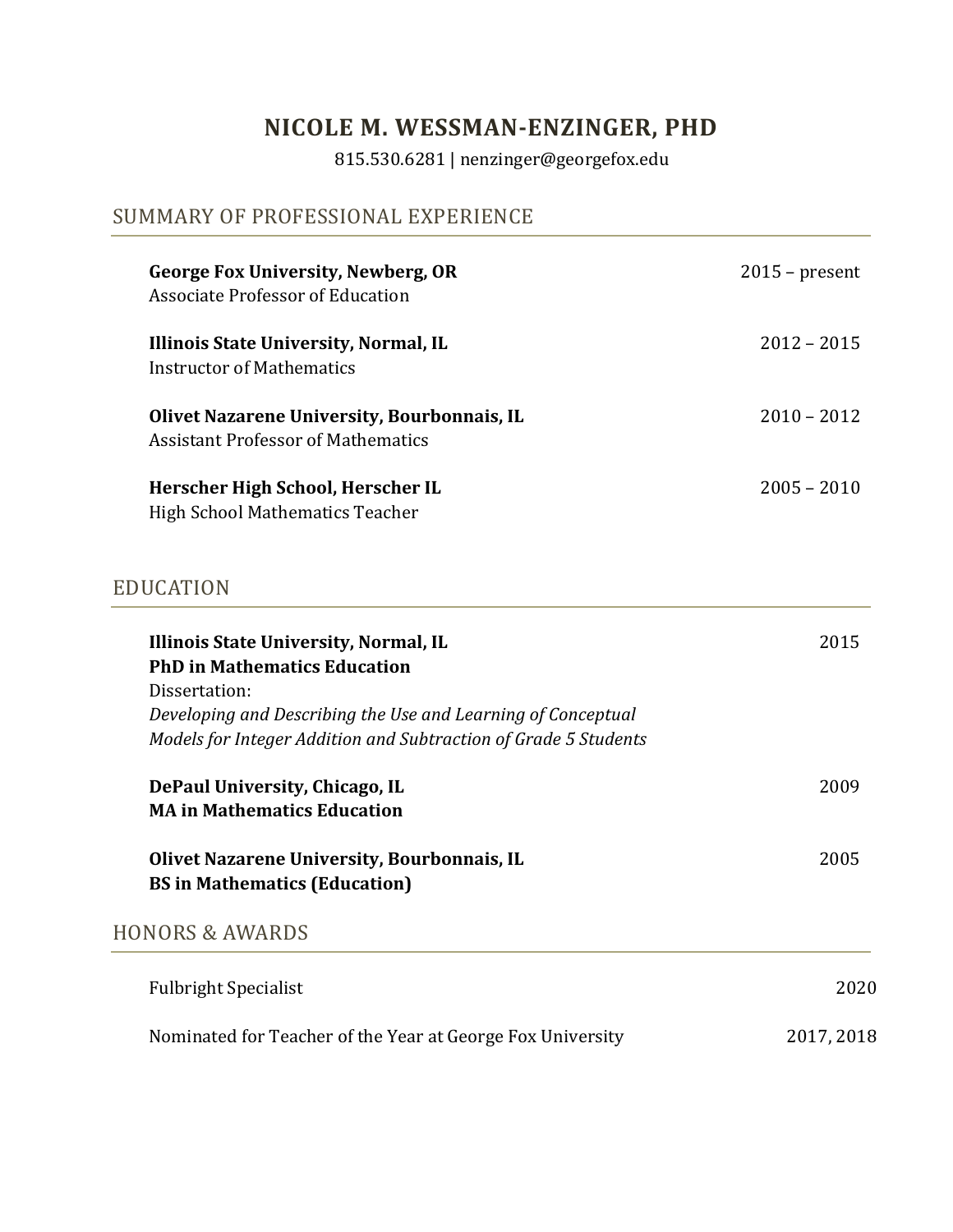| Service, Teaching, and Research (STaR) in Mathematics Education<br>Fellow from the Association of Mathematics Teacher Educators<br>(AMTE) | 2016          |
|-------------------------------------------------------------------------------------------------------------------------------------------|---------------|
| Scholarly Inquiry and Practice (SIP) Conference for Mathematics<br><b>Methods Funded Participant</b>                                      | 2015          |
| Illinois State University Graduate Student Teaching Award<br>Nominee                                                                      | 2015          |
| Association of Mathematics Teacher Educators (AMTE) Susan Gay<br><b>Travel Scholarship Recipient</b>                                      | 2015          |
| Psychology of Mathematics Education Young Researcher                                                                                      | 2014          |
| Illinois State Dissertation Completion Grant Recipient                                                                                    | $2014 - 2015$ |
| O' Daffer Fellowship Recipient                                                                                                            | 2012          |
| Illinois Section of the Mathematics Association of America<br>(ISMAA) Project NExT Fellow                                                 | $2010 - 2011$ |
| Graduated with Distinction from DePaul University                                                                                         | 2009          |
| Graduated Summa Cum Laude from Olivet Nazarene University                                                                                 | 2005          |
| Dean's List every semester at Olivet Nazarene University                                                                                  | $2001 - 2005$ |
| National Dean's List at Olivet Nazarene University                                                                                        | 2005          |
| Pi Mu Epsilon Honor Society                                                                                                               | 2004          |
| Kappa Delta Pi Honor Society                                                                                                              | 2004          |
| Phi Delta Lambda Honor Society                                                                                                            | 2004          |
| Pence and Boyce Summer Research Grant Recipient                                                                                           | 2004          |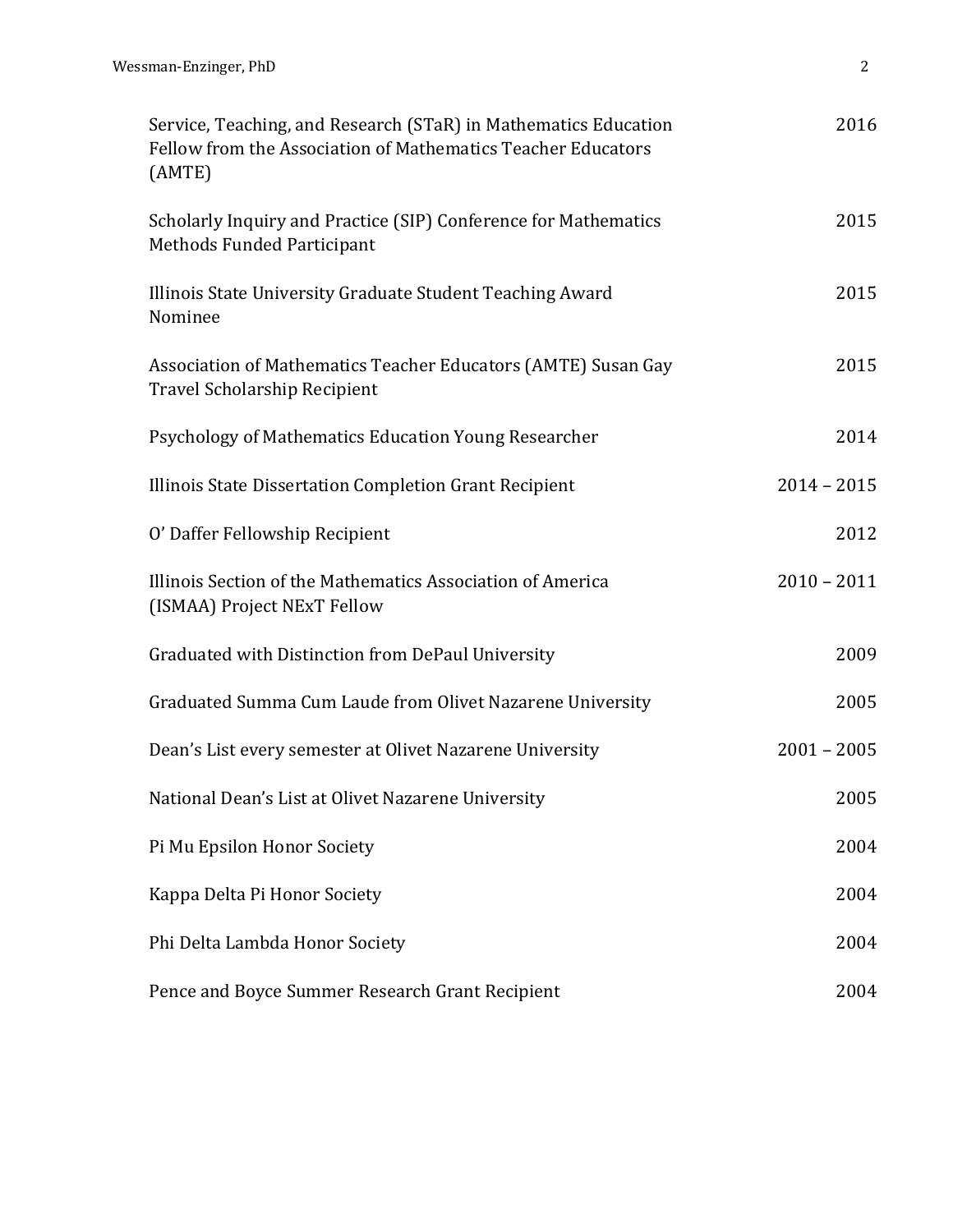#### PUBLICATIONS & PAPERS

#### **Dissertation**

Wessman-Enzinger, N. M. (2015). *Developing and describing the use and learning of Conceptual Models for Integer Addition and Subtraction of grade 5 students.* Normal, IL: Proquest.

#### **Journal Articles (Peer-Reviewed)**

- **Wessman-Enzinger, N. M., & Tobias, J. M. (2020).** The dimensions of prospective elementary and middle school teacher's problem posing for integer addition and subtraction. *Journal of Mathematics Teacher Education*. https://doi.org/10.1007/s10857-020- 09477-x
- **Wessman-Enzinger, N. M.,** Tobias, J. M., Olanoff, D. (2020). Prospective teachers' attention to realism and consistency with negative integers, addition, and temperature. *Investigations in Mathematics Learning, 12*(3), 226-241. https://doi.org/10.1080/19477503.2020.1784372
- **Wessman-Enzinger, N. M., & Hofer, K. (2020).** Opportunities for re-defining unconventional units. *Mathematics Teacher: Learning and Teaching Pre-K-12, 113*(6), 460-467. doi: 10.5951/MTLT.2018.0035
- **Wessman-Enzinger, N. M., &** Mooney, E. S. (2019). Conceptual models for integer addition and subtraction. International Journal of Mathematics Education in Science and *Technology*, 1–25. doi: 10.1080/0020739X.2019.1685136.
- Wessman-Enzinger, N. M. (2019). Consistency of integer number sentences to temperature problems. *Mathematics Teaching in the Middle School, 24*(5), 267-272.
- Wessman-Enzinger, N. M. (2019). Children's learner-generated drawings for integer addition and subtraction. *Journal of Mathematical Behavior*, 53, 105-128. https://doi.org/10.1016/j.jmathb.2018.03.010
- Wessman-Enzinger, N. M. (2018). Descriptions of the integer number line in United States school mathematics in the 19th century. *Mathematical Association of America Convergence: Loci. https://www.maa.org/press/periodicals/convergence/descriptions*of-the-integer-number-line-in-united-states-school-mathematics-in-the-19th-century
- **Wessman-Enzinger, N. M.,** Schwartz, B., Lynch, S. (2018). The base 10 block challenge. *Teaching Children Mathematics*, *24*(4), 218–222.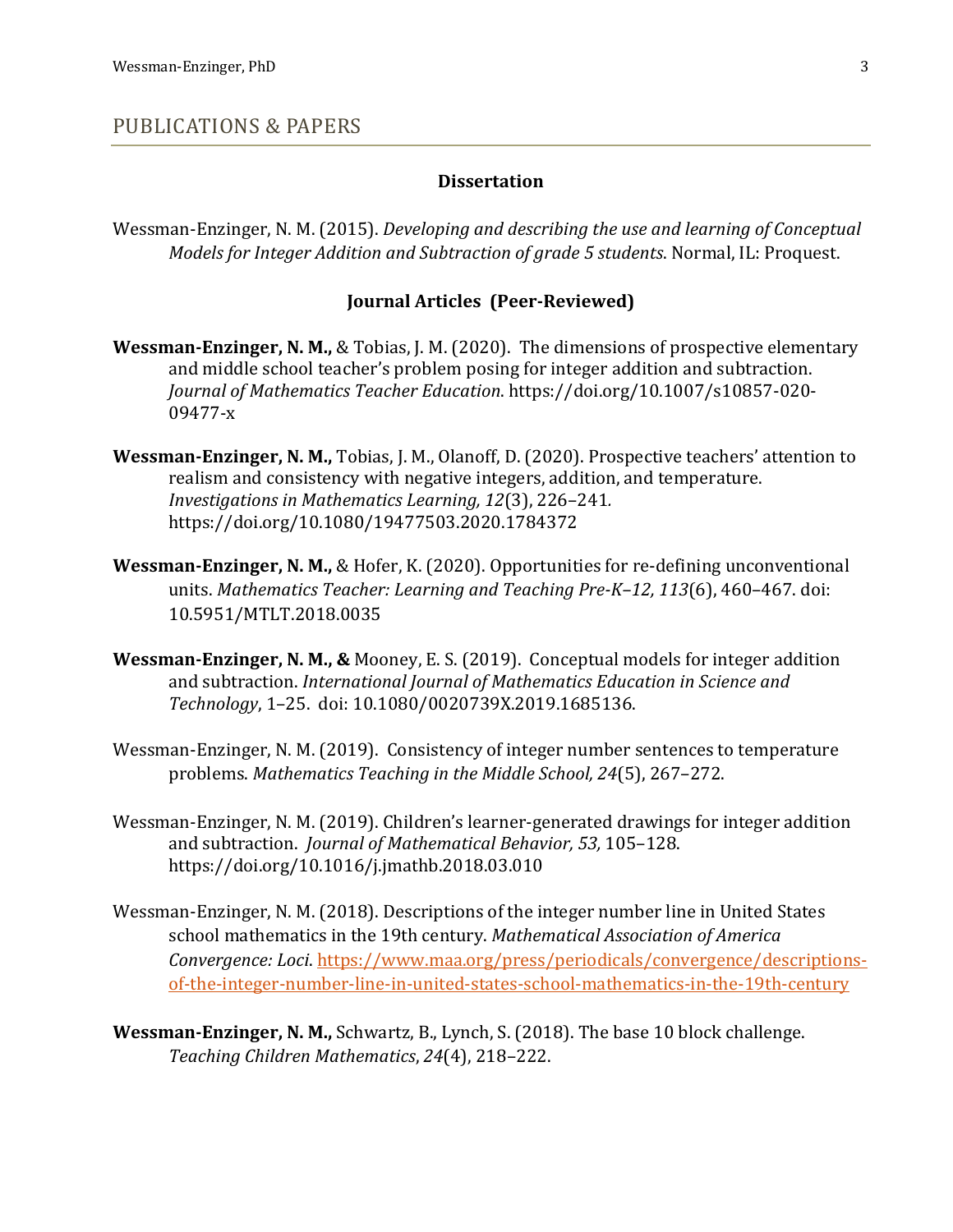- Baek, J., Wickstrom, M. H., Tobias, J. M., Miller, A., Safak, E., Wessman-Enzinger, N. M., Kirwan, V. (2017). Preservice teachers' pictorial strategies for multistep fraction multiplication. The *Journal of Mathematical Behavior, 45, 1-14.*
- Bofferding, L., & Wessman-Enzinger, N. M. (2017). Subtraction involving negative numbers: Connecting to whole number reasoning. The Mathematics Enthusiast, 14, 241-262.
- Cullen, A. L., Tobias, J. M., Safak, E., Kirwan, J. V., Wessman-Enzinger, N. M., Baek, J. M., & Wickstrom, M. H. (2017). Algebraic reasoning and symbol use in preservice teachers on a multi-step fraction task. *International Journal for Mathematics Teaching and Learning,* 18(1), 109-131.
- Hertel, J. T., & Wessman-Enzinger, N. M. (2017). Examining Pinterest as a curriculum resource for negative integers: An initial investigation. *Educational Sciences*, 1-11. doi:10.3390/educsci7020045
- Wessman-Enzinger, N. M. (2017). Volume conservation: An unexpected result. The Oregon *Teachers of Mathematics*, 35.
- Bofferding, L., & Wessman, N. M. (2015). Solutions to the Integers: Draw or Discard Game. *Teaching Children Mathematics*, *21*(8), 460–463.
- Wessman-Enzinger, N. M. (2014). An investigation of subtraction algorithms from the 18th and early 19th centuries. Mathematical Association of America Convergence: Loci. http://www.maa.org/publications/periodicals/convergence/an-investigation-ofsubtraction-algorithms-from-the-18th-and-19th-centuries.
- **Wessman-Enzinger, N. M., & Bofferding, L. (2014).** Integers: Draw or discard! game. *Teaching Children Mathematics*, *20*(8), 476–480.
- **Wessman-Enzinger, N. M., & Mooney, E. S. (2014). Informing Practice: Making sense of** integers through story-telling. Mathematics Teaching in the Middle School, 20(4), 202-205.
- **Wessman-Enzinger, N. M., & Sipes, R. A. (2014).** Fractions fall from the sky. *Wisconsin Mathematics Teacher*, 65(2), 4-7.
- Wickstrom, M. H., & Wessman-Enzinger, N. M. (2014). A new spin on fair sharing. Wisconsin *Mathematics Teacher*,  $66(1)$ , 16-20.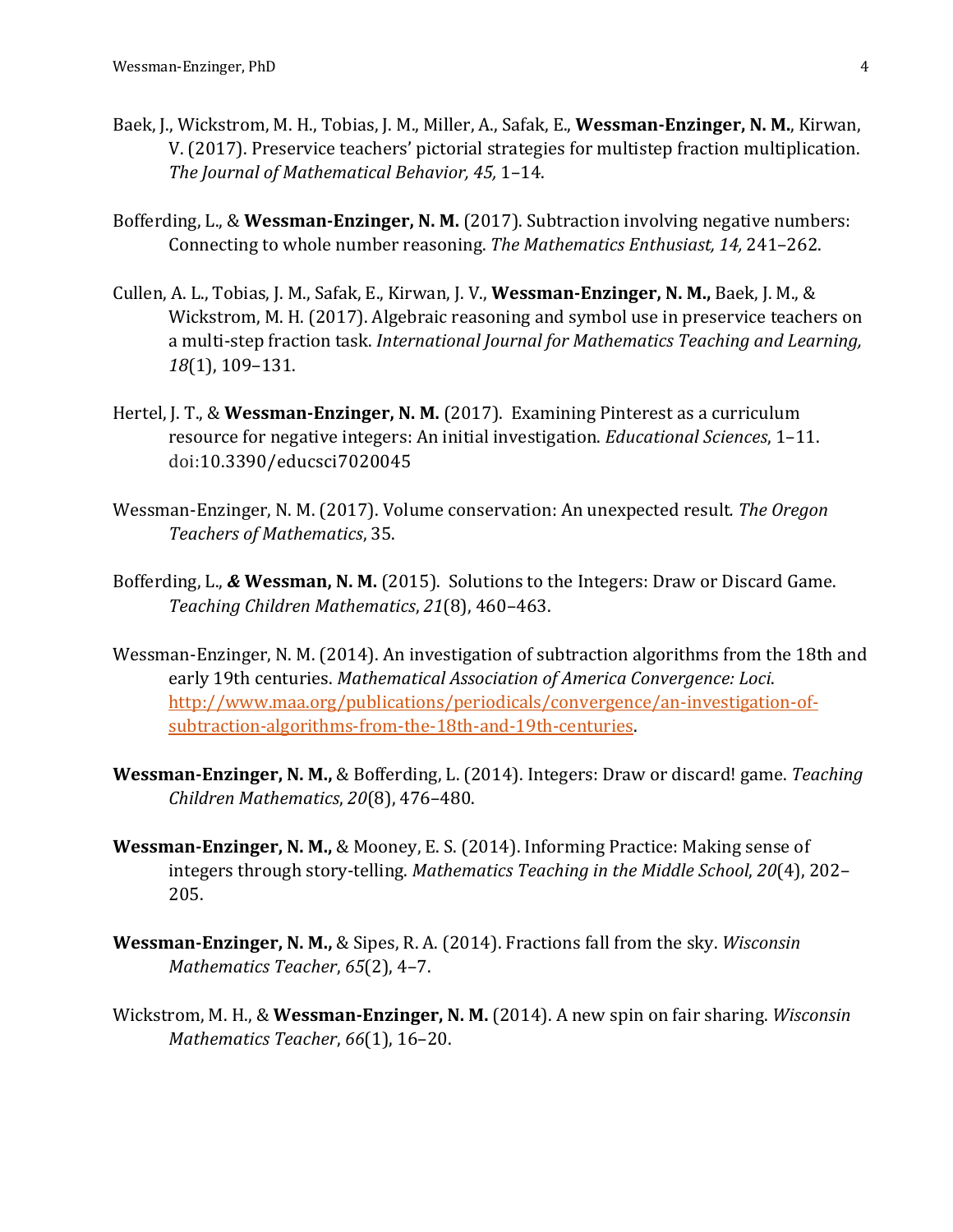Wessman-Enzinger, N. M. (2013). Inquiry, logic, and puzzles. *CMC ComMuniCator, 37*(4), 28– 30. 

#### **Conference Publications (Peer-Reviewed)**

- Wessman-Enzinger, N., Hertel, J. & Dimmel, J. K. (2020, Apr 17-21) *Mathematics Education Communities: Crossing Virtual Boundaries* [Symposium]. AERA Annual Meeting San Francisco, CA http://tinyurl.com/t8u68kh (Conference Canceled)
- **Wessman-Enzinger, N. M., Hertel, J., & Dimmel, J. (2019). What does it take to be a fox? New** horizons for communities of practice. In S. Otten, S., A. G. Candela, Z. de Araujo, C. Haines, & C. Munter (Eds.), *Proceedings of the 41st annual meeting of the North American Chapter of the International Group for the Psychology of Mathematics Education* (pp. 641-649). St Louis, MO: University of Missouri.
- **Wessman-Enzinger, N. M., & Bofferding, L. (2019). Prospective teachers' collective** knowledge: Solving integer missing subtrahend problems. In S. Otten, S., A. G. Candela, Z. de Araujo, C. Haines, & C. Munter (Eds.), *Proceedings of the 41st annual meeting of the North American Chapter of the International Group for the Psychology of Mathematics Education* (pp. 1136–1140). St Louis, MO: University of Missouri.
- **Wessman-Enzinger, N. M., & Murray, E.** (2019). Prospective teachers' use of chip model. *American Educational Research Association.* Toronto, Canada: AERA.
- Carpenter, C. H., & Wessman-Enzinger, N. M. (2018). Grade 5 students' negative integer multiplication strategies. In T. E. Hodges, G. J. Roy, & A. M. Tyminski, (Eds.), *Proceedings* of the 40th annual meeting of the North American Chapter of the International Group for *the Psychology of Mathematics Education* (pp. 139–146). Greenville, SC: University of South Carolina & Clemson University.
- **Wessman-Enzinger, N. M., & Murray, E. (2018). Prospective teachers use of chip model. In T.** E. Hodges, G. J. Roy, & A. M. Tyminski, (Eds.), *Proceedings of the 40th annual meeting of the North American Chapter of the International Group for the Psychology of Mathematics Education* (pp. 803-806). Greenville, SC: University of South Carolina & Clemson University.
- Bofferding, L. & Wessman-Enzinger, N. (2018). Prospective teachers' explanations for integer word problems. In E. Bergqvist, M. Österholm, C. Granberg, & L. Sumpter (Eds.). *Proceedings of the 42nd Conference of the International Group for the Psychology* of Mathematics Education (Vol. 5, p. 23). Umeå, Sweden: PME.
- Wessman-Enzinger, N. M. (2017). Grade 5 children's number line drawings for integers. In E. Galindo & J. Newton (Eds.), *Proceedings of the 39th annual meeting of the North* American Chapter of the International Group for the Psychology of Mathematics *Education* (pp. 291–294). Indianapolis, IN: Hoosier Association of Mathematics Teacher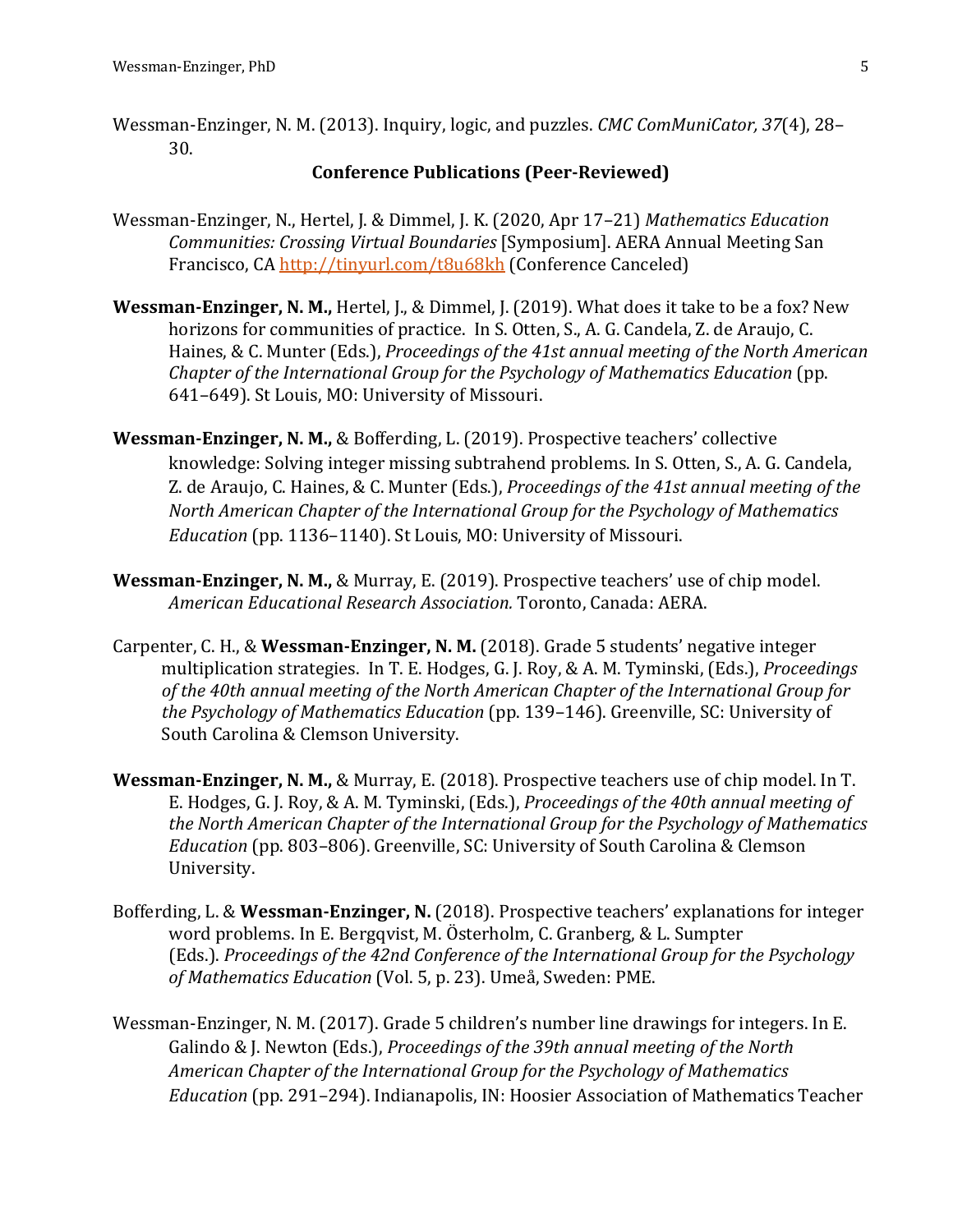#### Educators.

- Wessman-Enzinger, N. M. (2017). Whole number and integer analogies. In E. Galindo & J. Newton (Eds.), Proceedings of the 39th annual meeting of the North American Chapter of the International Group for the Psychology of Mathematics Education (pp. 319–322). Indianapolis, IN: Hoosier Association of Mathematics Teacher Educators.
- Tobias, J. M., **Wessman-Enzinger, N. M.**, Olanoff, D. (2017). Knowledge for teaching integers: Attending to realism and consistency in a temperature context. In E. Galindo  $&$  J. Newton (Eds.), *Proceedings of the 39th annual meeting of the North American Chapter* of the International Group for the Psychology of Mathematics Education (pp. 613–616). Indianapolis, IN: Hoosier Association of Mathematics Teacher Educators.
- Wessman-Enzinger, N. M. (2016). Children's visual mediators for integer addition and subtraction open number 13th International Congress on Mathematics Education. Hamburg, Germany.
- Hertel, J., & Wessman-Enzinger, N. M. (2016). The mathematical integrity of integer "pins" on Pinterest. In M. B. Wood, E. E. Turner, M. Civil, & J. A., Eli (Eds.), *Proceedings of the 37th* Annual Meeting of the North American Chapter of the International Group for the *Psychology of Mathematics Education* (p. 1555).
- **Wessman-Enzinger, N. M., Olanoff, D., & Tobias, J. (2016). Prospective teachers' attention to** realism and consistency in a child's temperature story. In M. B. Wood, E. E. Turner, M. Civil, & J. A., Eli (Eds.), *Proceedings of the 37th Annual Meeting of the North American Chapter of the International Group for the Psychology of Mathematics Education* (p. 527).
- Wessman-Enzinger, N. M. (2016). Refinement of the Conceptual Models for Integer Addition and Subtraction. National Council of Teachers of Mathematics Education Research *Session Brief Report.* San Francisco, CA: NCTM.
- Bofferding, L. & Wessman-Enzinger, N. M. (2015). International integer comparison study. In K. Beswick, T. Muir, & J. Wells (Eds.), *Proceedings of the 39th Annual Meeting of the International Group for the Psychology of Mathematics Education* (Vol. 1, pp. 131–132). Hobart, Australia: PME.
- Wessman-Enzinger, N. M. (2015). Alice's drawings for integer addition and subtraction open number sentences. In Bartell, T. G., Bieda, K. N., Putnam, R. T., Bradfield, K., & Dominguez, H. (Eds.), *Proceedings of the 37th Annual Meeting of the North American Chapter of the International Group for the Psychology of Mathematics Education* (pp. 241–244). East Lansing, MI: Michigan State University.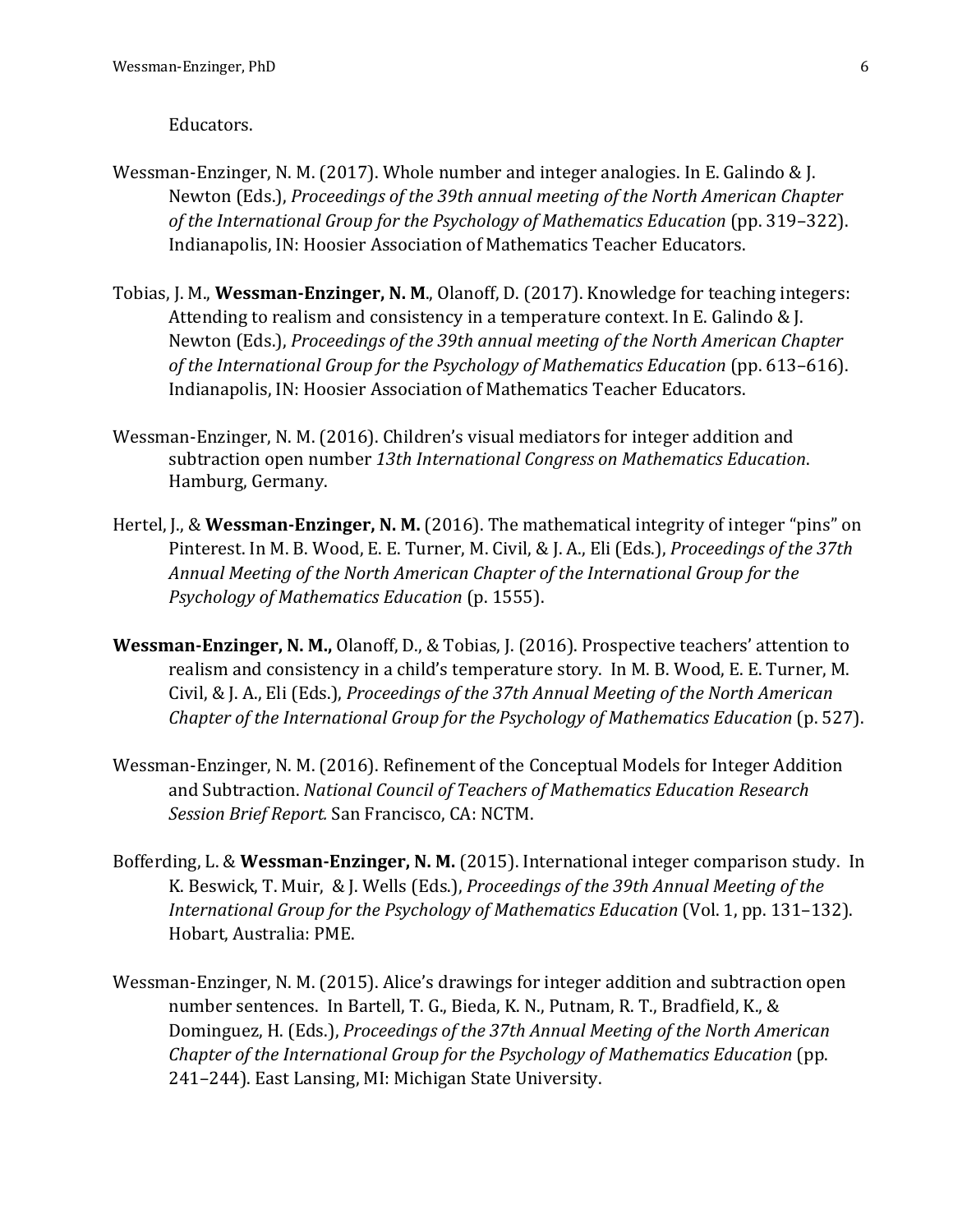- Wessman-Enzinger, N. M. (2015). The development of the addition and subtraction of integers: The case of Jace. *National Council of Teachers of Mathematics Education Research Session Brief Report.* Boston, MA: NCTM.
- **Wessman-Enzinger, N. M., & Bofferding, L. (2015).** Leveraging different perspectives to explore student thinking about integer addition & subtraction. In Bartell, T. G., Bieda, K. N., Putnam, R. T., Bradfield, K., & Dominguez, H. (Eds.), *Proceedings of the 37th Annual Meeting of the North American Chapter of the International Group for the Psychology of Mathematics Education* (pp. 1377–1383). East Lansing, MI: Michigan State University.
- **Wessman-Enzinger, N. M., & Tobias, J. (2015).** Preservice teachers' temperature stories for integer addition and subtraction. In K. Beswick, T. Muir, & J. Wells (Eds.), *Proceedings of* the 39th Annual Meeting of the International Group for the Psychology of Mathematics *Education* (Vol. 4, pp. 289-296). Hobart, Australia: PME.
- Bofferding, L., Wessman-Enzinger, N. M., Gallardo, A., Salinas, G., & Peled, I. (2014). Negative numbers: Bridging contexts and symbols. In S. Oesterle, C. Nichol, P. Liljedahl, & D. Allan, *Proceedings of the joint meeting of PME 38 and PME-NA 36* (Vol. 1, p. 204). Vancouver, Canada: PME.
- **Wessman-Enzinger, N. M., & Mooney, E. S. (2014).** Uncovering conceptual models of integers. In S. Oesterle, C. Nichol, P. Liljedahl, & D. Allan, *Proceedings of the joint meeting of PME* 38 and PME-NA 36 (Vol. 6, p. 409). Vancouver, Canada: PME.
- Wessman-Enzinger, N. M. (2013). Contexts of student constructed stories about negative integers. In M. Martinez & A. Castro Superfine (Eds.), *Proceedings of the 35th Annual Meeting of the North American Chapter of the International Group for the Psychology of Mathematics Education* (p. 167). Chicago, IL: University of Illinois at Chicago.
- **Wessman-Enzinger, N. M., & Langrall, C. W. (2013). Reflections about questioning: A** continuum of development. In M. Martinez & A. Castro Superfine (Eds.), *Proceedings of* the 35th Annual Meeting of the North American Chapter of the International Group for the *Psychology of Mathematics Education* (pp. 1089–1092). Chicago, IL: University of Illinois at Chicago.

#### **Book Editor**

Bofferding, L., & Wessman-Enzinger, N. M. (Eds.). (2018). *Exploring the integer addition and* subtraction *landscape: Perspectives on integer thinking*. Cham, Switzerland: Springer.

#### **Book Chapters (Editor-Reviewed)**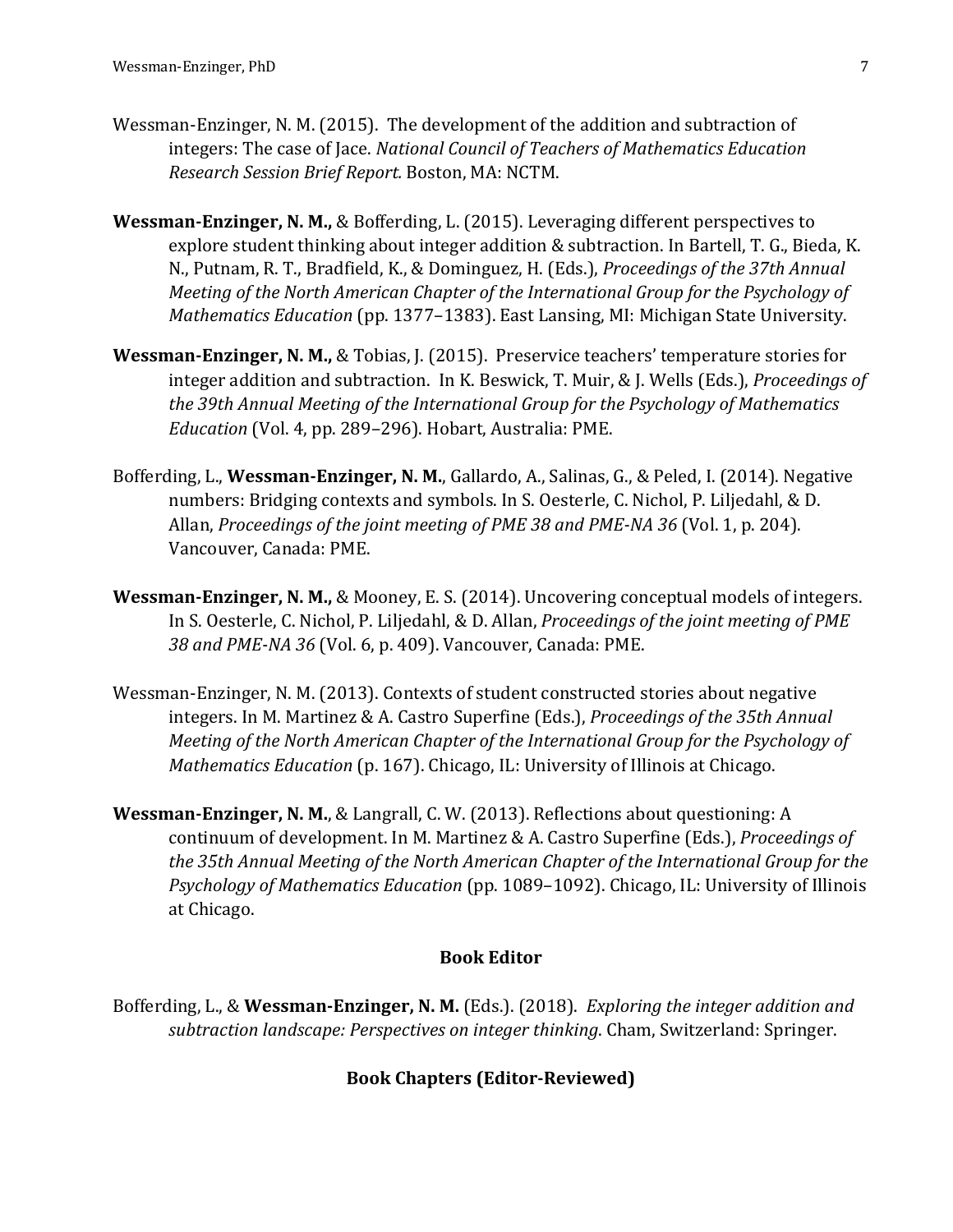- Hertel, J. T., **Wessman-Enzinger, N. M.,** & Dimmel, J. K. (2020). Mathematics education communities: Crossing virtual boundaries. In N. Radakovic & L. Joa (Eds.), *Borders in Mathematics Pre-Service Teacher Education* (pp. 207–224). Cham, Switzerland: Springer.
- Wessman-Enzinger, N. M. (2019). Integers as directed quantities. In A. Norton & M. Alibali (Eds.), *Constructing number* (pp. 279-305). Cham, Switzerland: Springer.
- Bofferding, L., **Wessman-Enzinger, N. M.** (2018). Connecting pathways across the integer addition and subtraction landscape. In L. Bofferding & N. M. Wessman-Enzinger (Eds.), *Exploring the Integer Addition and Subtraction Landscape: Perspectives on Integer Thinking* (pp. vi-ix). Cham, Switzerland: Springer.
- Bofferding, L., Wessman-Enzinger, N. M. (2018). Nuances of prospective teachers interpretations of integer word problems. In L. Bofferding & N. M. Wessman-Enzinger (Eds.), *Exploring the Integer Addition and Subtraction Landscape: Perspectives on Integer* Thinking (pp. 191-212). Cham, Switzerland: Springer.
- Tobias, I., Wessman-Enzinger, N. M., & Olanoff, D. (2018). Complexities of prospective teachers' thinking about children's thinking with integers and temperature. In L. Bofferding & N. M. Wessman-Enzinger (Eds.), *Exploring the Integer Addition and Subtraction Landscape: Perspectives on Integer Thinking.* (pp. 213–230). Cham, Switzerland: Springer.
- Wessman-Enzinger, N. M. (2018). Integer play and playing with integers. In L. Bofferding  $& N$ . M. Wessman-Enzinger (Eds.), *Exploring the Integer Addition and Subtraction Landscape: Perspectives on Integer Thinking* (pp. 25-46). Cham, Switzerland: Springer.
- **Wessman-Enzinger, N. M.** & Bofferding, L. (2018). Reflecting on the landscape: Concluding remarks. In L. Bofferding & N. M. Wessman-Enzinger (Eds.), *Exploring the Integer Addition and Subtraction Landscape: Perspectives on Integer Thinking* (pp. 289–296). Cham, Switzerland: Springer.
- **Wessman-Enzinger, N. M., & Salem, W. (2018). An illustration of scholarly inquiry from the** cognitive perspective: The development of an integer activity for prospective elementary or middle school teachers. In S. Kastberg, A. M. Tyminski, & W. Sanchez (Eds.), *Building Support for Scholarly Practices in Mathematics Methods* (pp. 183–197). Charlotte, NC: Information Age Publishing.

#### **Newsletter Articles (Not Peer-Reviewed)**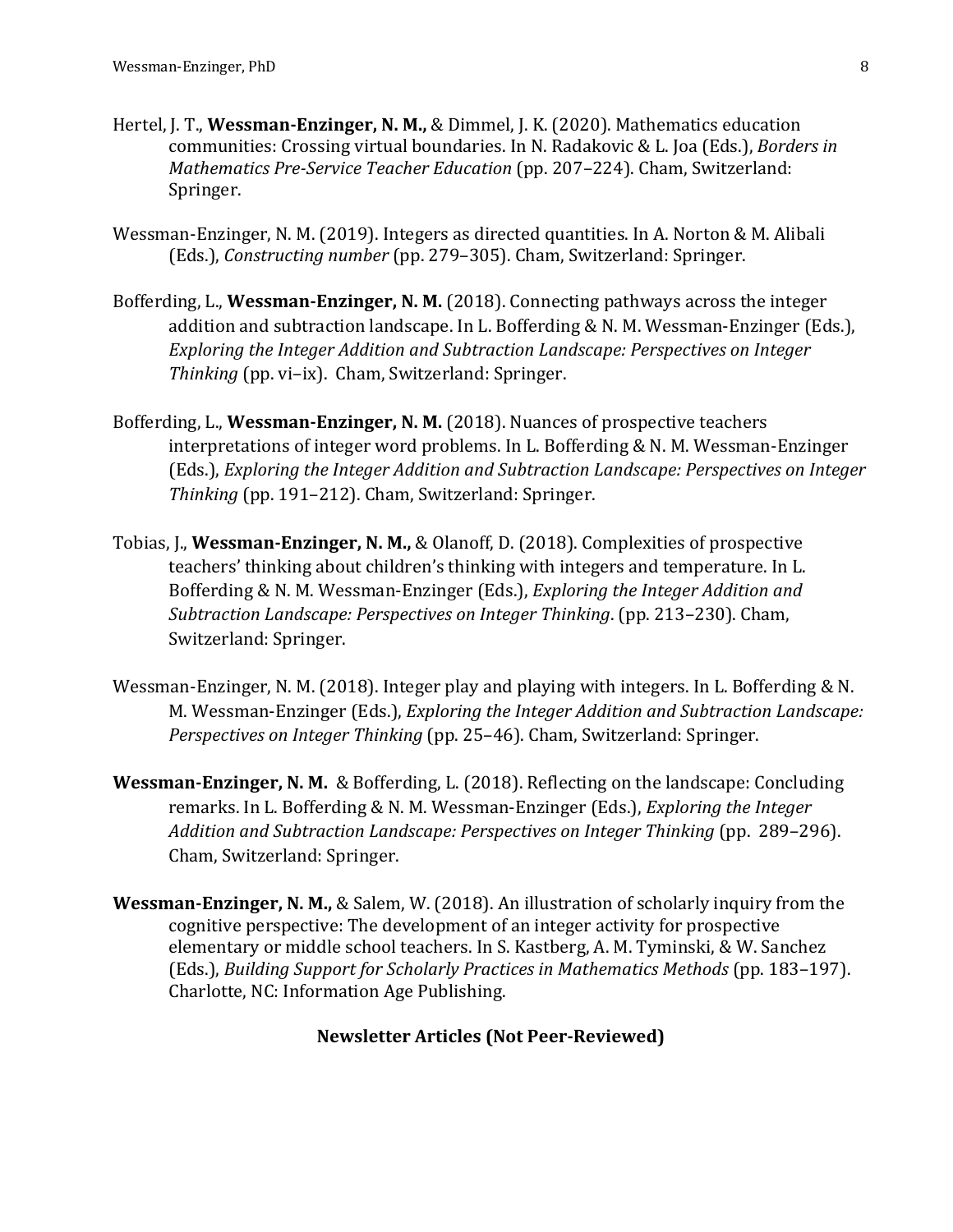- Bofferding, L., & Wessman-Enzinger, N. M. (2016). Working group: International integer curriculum study. PME Newsletter: International Group for the Psycholoav of *Mathematics Education*, 12–14.
- **Wessman-Enzinger, N. M., & Bofferding, L. (2015).** Discussion group 4: Negative numbers: Bridging contexts and symbols. *PME Newsletter: International Group for the Psychology of Mathematics Education*, 12–15.

#### **Book Reviews (Not Peer-Reviewed)**

- Wessman-Enzinger, N. M. (2018). Taking action: Implementing effective mathematics teaching practices, grades K-5 (Book review). Teaching Children Mathematics, 24(6), 398.
- Wessman-Enzinger, N. M. (2016). The architects' project: Area, volume, and nets (Book review). Mathematics Teaching in the Middle School, 21(5), 317.
- Wessman-Enzinger, N. M. (2014). Exploring number and operations with Geometer's Sketchpad version 5 (Book review). Teaching Children Mathematics, 21(3), 189-19.

### PRESENTATIONS

#### **Research Presentations**

- Gertstenschlager, N., & Wessman-Enzinger, N. M. (2020, February). Supporting preservice teachers' reflection about conceptual mistakes. Presentation at the Association of Mathematics Teacher Educators conference, Phoenix, Arizona.
- **Wessman-Enzinger, N. M., Hertel, J., & Dimmel, J. (2019, October).** *What does it take to be a fox? New horizons for communities of practice.* Paper presented at 41st annual meeting of the North American Chapter of the International Group for the Psychology of Mathematics Education, St Louis, MO.
- **Wessman-Enzinger, N. M., & Bofferding, L. (2019, October).** *Prospective teachers' collective knowledge: Solving integer missing subtrahend problems. Paper presented at 41st annual* meeting of the North American Chapter of the International Group for the Psychology of Mathematics Education, St Louis, MO.
- Wessman-Enzinger, N. M. (2019, August). *Storytelling and summarizing: Mathematical* narratives as formative assessment. Presentation at the Teachers of Teachers of Mathematics conference, Mt. Hood Community College, Portland, OR.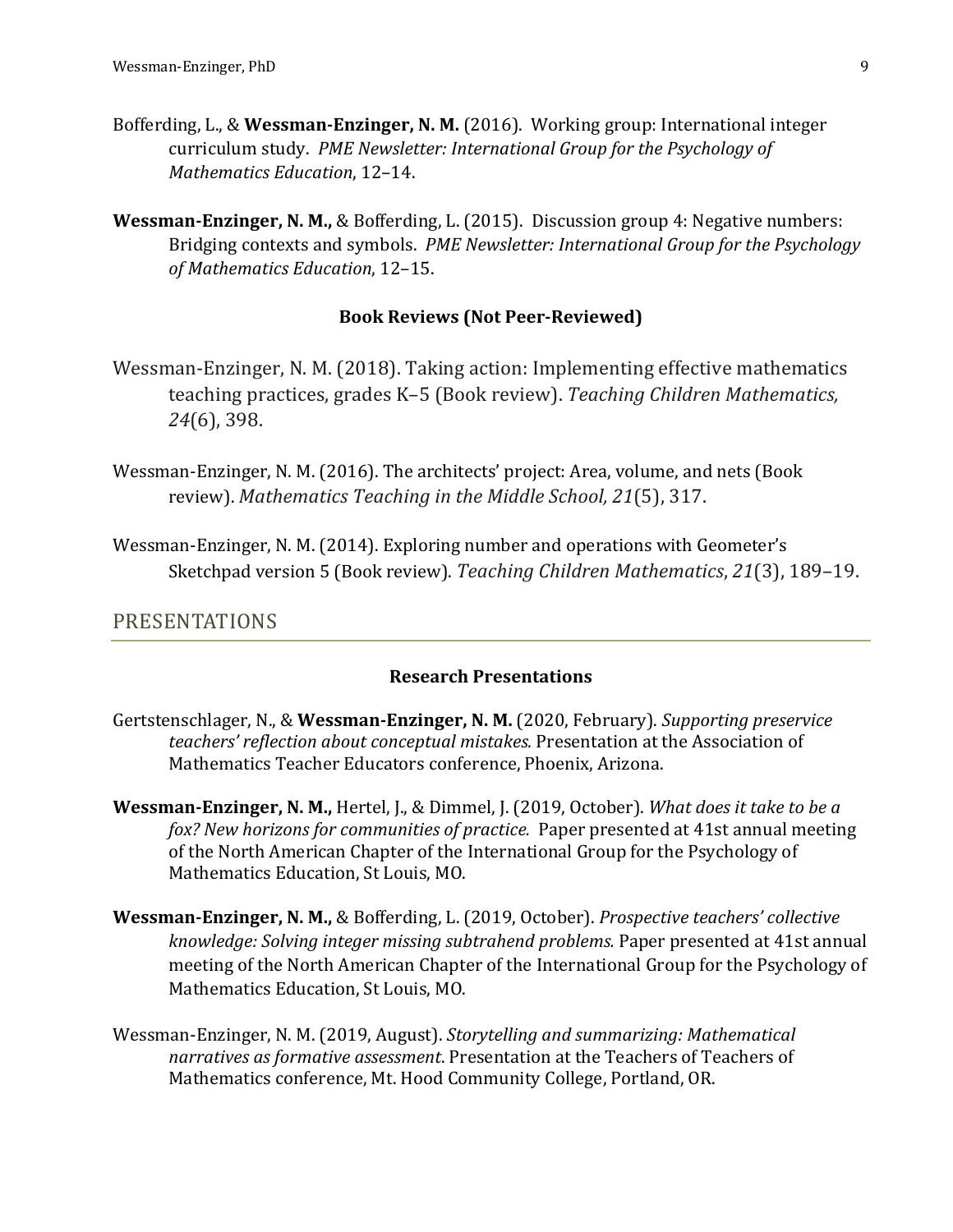- Bofferding, L., & Wessman-Enzinger, N. M. (2019, February). *Prospective teachers'* integer *reasoning: Collective knowledge and productive dispositions.* Presentation at the Association of Mathematics Teacher Educators conference, Orlando, Florida.
- Levin, M., Roller, S., & Wessman-Enzinger, N. M. (2019, February). *Storytelling and* summarizing: Mathematical narratives as formative assessment. Presentation at the Association of Mathematics Teacher Educators conference, Orlando, Florida.
- Carpenter, C. H., & Wessman-Enzinger, N. M. (2018, October). *Grade 5 students' negative* integer multiplication strategies. Paper presented at the 40th annual meeting of the North American Chapter of the International Group for the Psychology of Mathematics Education, Greenville, SC.
- **Wessman-Enzinger, N. M., & Murray, E.** (2018, October). *Prospective teachers use of chip model.* Paper presented at the 40th annual meeting of the North American Chapter of the International Group for the Psychology of Mathematics Education, Greenville, SC.
- Bofferding, L. & Wessman-Enzinger, N. (2018, July). *Prospective teachers' explanations for integer word problems.* Paper presented at the 42nd Conference of the International Group for the Psychology of Mathematics Education, Umeå, Sweden: PME.
- Wessman-Enzinger, N. M. (2017, October). *Grade 5 children's number line drawings for integers.* Paper presented at the 39th annual meeting of the North American Chapter of the International Group for the Psychology of Mathematics Education.
- Wessman-Enzinger, N. M. (2017, October). *Whole number and integer analogies*. Paper presented at the 39th annual meeting of the North American Chapter of the International Group for the Psychology of Mathematics Education.
- **Wessman-Enzinger, N. M., & Carpenter, C. H. (2017, September).** *Experience with a* prospective teacher/undergraduate researcher: Investigating grade 5 children's *reasoning about integer multiplication.* Research presentation at Teachers of Teachers of Mathematics, Corvallis, OR.
- **Wessman-Enzinger, N. M.** (2017, March). *This is not "New Math,"* but we can learn lessons from "New Math." Presentation at Oregon Association of Teacher Educators at the University of Portland, Portland, OR.
- **Wessman-Enzinger, N. M.** & Hertel, J. (2017, February). *Examining Pinterest as a Curriculum Resource*. Presentation at the Association of Mathematics Teacher Educators conference, Orlando, Florida.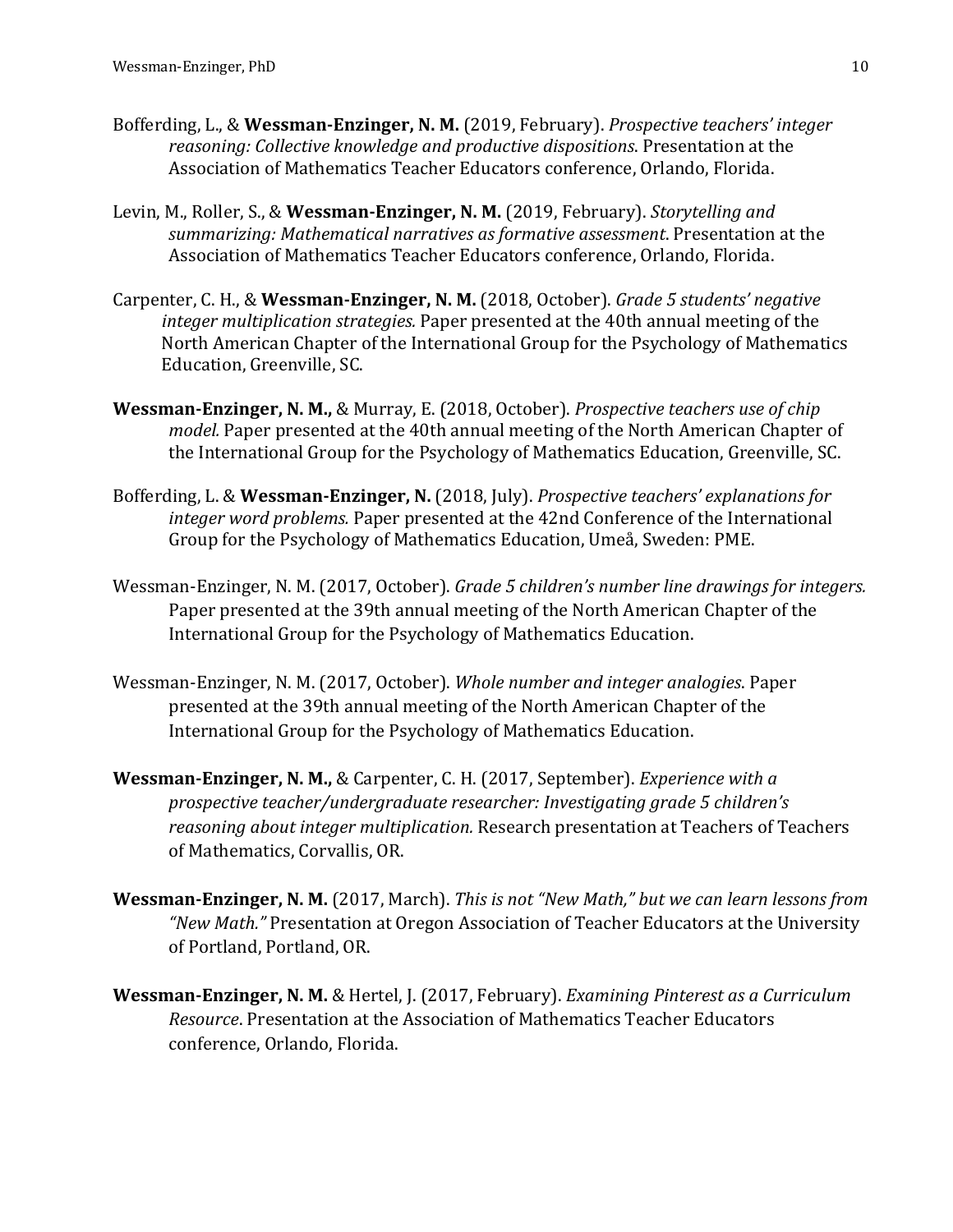- Olanoff, D., Wessman-Enzinger, N. M., & Tobias, J. (2017, February). *Investigating prospective teachers'* evaluations of children's temperature stories. Presentation at the Association of Mathematics Teacher Educators conference, Orlando, Florida.
- Hertel, J., & Wessman-Enzinger, N. M. (2016, November). The mathematical integrity of integer "pins" on Pinterest. Poster presentation at the 37th Annual Meeting of the North American Chapter of the International Group for the Psychology of Mathematics Education, Tucson, Arizona.
- **Wessman-Enzinger, N. M., Olanoff, D., & Tobias, J. (2016, November). Prospective teachers'** attention to realism and consistency in a child's temperature story. Poster presentation at the 37th Annual Meeting of the North American Chapter of the International Group for the Psychology of Mathematics Education, Tucson, Arizona.
- Wessman-Enzinger, N. M. (2016, July). *Children's Visual Mediators for Integer Addition and* Subtraction Open Number Sentences. Short oral paper presented at the 13th International Congress on Mathematics Education, Hamburg, Germany.
- Wessman-Enzinger, N. M. (2016, April). *Refinement of the Conceptual Models for Integer* Addition and Subtraction. Research brief paper presented at the Research Conference of the National Council of Teachers of Mathematics, San Francisco, CA.
- Wessman-Enzinger, N. M. (2016, April). *Prospective teachers understandings of integers and temperature*. Presentation at Pacific Northwest Mathematics Association of America, Corvallis, OR.
- Wessman-Enzinger, N. M. (2016, April). *Subtraction algorithms from the 18th and 19th centuries.* Presentation at Pacific Northwest Mathematics Association of America, Corvallis, OR.
- Wessman-Enzinger, N. M. (2016, February). *Re-defining the role of integer operations in schools and the consequences for teacher preparation*. Poster presentation at Oregon Association of Teacher Education, Monmouth, OR.
- Bofferding, L., & Wessman-Enzinger, N. M. (2015, November). *Leveraging different perspectives to explore student thinking about integer addition and subtraction.* Working group presentation at the Psychology of Mathematics Education North America Conference, Lansing, MI.
- Wessman-Enzinger, N. M. (2015, November). *Alice's drawings for integer addition & subtraction* open number sentences. Paper presented at the Psychology of Mathematics Education North America Conference, Lansing, MI.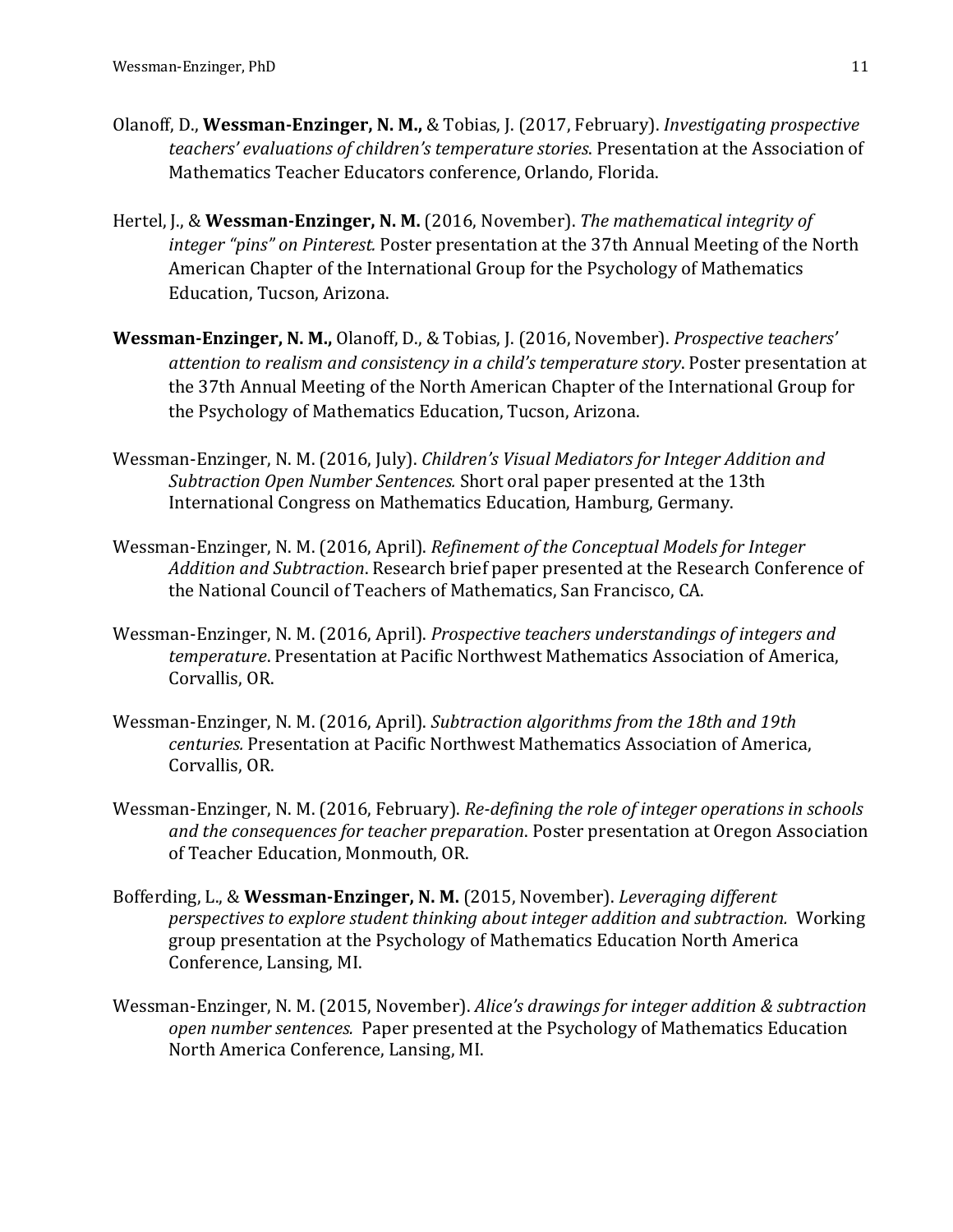- Wessman-Enzinger, N. M. (2015, October). *Unpacking children's thinking about subtracting a negative number in the context of temperature*. Poster presented at Scholarly Inquiry and Practice for Mathematics Methods Conference, Atlanta, GA.
- Wessman-Enzinger, N. M. (2015, September). *Preservice teachers' temperature stories for integer addition and subtraction.* Research presentation at Teachers of Teachers of Mathematics, Corvallis, OR.
- Bofferding, L., & Wessman-Enzinger, N. M. (2015, July). *International integer curriculum comparison.* Presentation at the International Group for the Psychology of Mathematics Education, Hobart, Australia.
- Wessman-Enzinger, N. M. (2015, July). *Preservice teachers' temperature stories for integer addition and subtraction.* Paper presented at the International Group for the Psychology of Mathematics Education, Hobart, Australia.
- Wessman-Enzinger, N. M. (2015, June). *Developing and describing the use and learning of Conceptual Models for Integer Addition and Subtraction of grade 5 students.* Dissertation Defense at Illinois State University, Normal, IL.
- Wessman-Enzinger, N. M. (2015, April). *Development of integer addition and subtraction: The case of Jace.* Paper presented at the Research Conference of the National Council of Teachers of Mathematics, Boston, MA.
- Wessman-Enzinger, N. M. (2015, February). *From temperature to translation and relativity: Understanding preservice teachers' reasoning about integers.* Individual session presented at the 19th Annual Conference of the Association of Mathematics Teacher Educators, Orlando, FL.
- Kirwan, J. V., Miller, A. L., Safak, E., & Wessman-Enzinger, N. M. (2015, February). Algebraic and rational number reasoning: Elementary preservice teachers transitioning from words to symbols. Individual session presented at the 19th Annual Conference of the Association of Mathematics Teacher Educators, Orlando, FL.
- Bofferding, L., & Wessman-Enzinger, N. M. (2014, July). *Literature review of integer research in PME and PME-NA proceedings*. Discussion group presentation at the joint meeting of PME 38 and PME-NA 36, Vancouver, Canada.
- Wessman-Enzinger, N. M. (2014, July). *Developing conceptual models of integers*. Poster presented at the joint meeting of PME 38 and PME-NA 36, Vancouver, Canada.
- Wessman-Enzinger, N. M. (2014, April). *Evolution of the integer number line in North American* school mathematics. Paper presented at History and Pedagogy of Mathematics Conference, Normal, IL.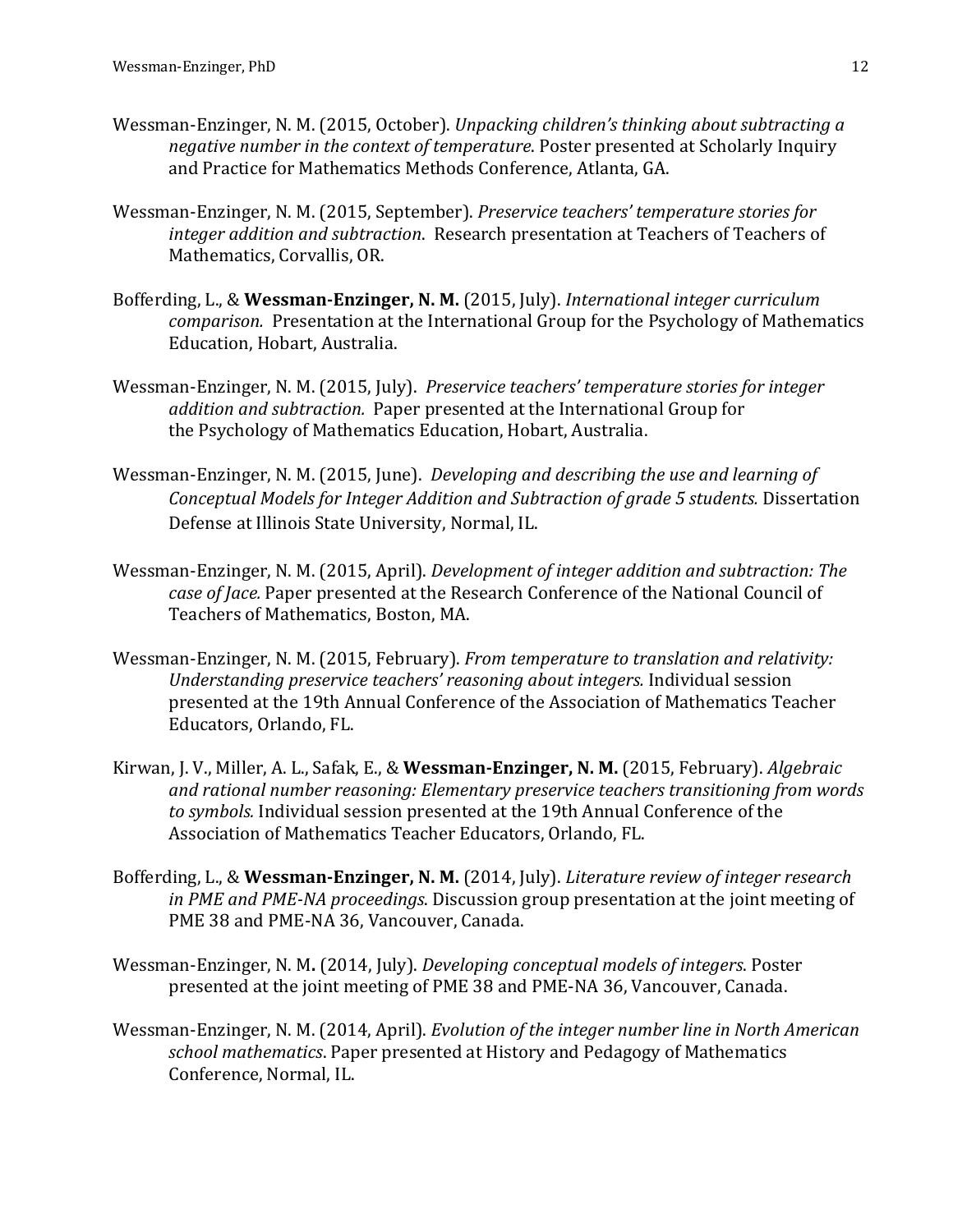- Wessman-Enzinger, N. M. (2014, February). *Context with the negative integers: More than a pedagogical tool.* Presentation at 18th Annual Conference of the Association of Mathematics Teacher Educators, Irvine, CA.
- Wessman-Enzinger, N. M. (2013, November). *Developing conceptual models for student thinking about integers*. Dissertation proposal defense at Illinois State University, Normal, IL.
- Wessman-Enzinger, N. M. (2013, November). *Contexts of student constructed stories about negative integers*. Poster presented at the North American Chapter of the International Group for the Psychology of Mathematics Education, Chicago, IL.
- **Wessman-Enzinger, N. M.**, & Langrall, C. W. (2013, November). *Reflections about questioning:* A continuum of development. Paper presented at the North American Chapter of the International Group for the Psychology of Mathematics Education, Chicago, IL.
- Wessman-Enzinger, N. M. (2013, November). *Evolution of the integer number line in North American school mathematics*. Presentation at Group for Education Research in Mathematics (GERM) at Illinois State University, Normal, IL.
- Wessman-Enzinger, N. M. (2013, May). *Making sense of negative integers through a story telling approach*. Professional Project Presentation at Illinois State University, Normal, IL.
- Wessman-Enzinger, N. M. (2011, October). *Subtraction Algorithms from the 1700s to the 1900s*. Paper presented at the History and Pedagogy of Mathematics Conference, San Diego, CA.
- Wessman, N. M. (2004, November). *Properties of special matrices: A linear algebra perspective.* Presentation at Olivet Nazarene University Mathematics & Science Homecoming Meeting, Bourbonnais, IL.

#### **Practitioner Presentations (in order by date)**

- **Wessman-Enzinger, N. M., Lynch, S., & Swartz, B. (2017, April).** Teaching is tough, but what *makes it complex?* Presentation at National Council of Teachers of Mathematics Annual Conference, San Antonio, TX.
- Tobias, J., & **Wessman-Enzinger, N. M.** (2016, April). *Using temperature to support understanding with integer addition and subtraction.* Presentation at National Council of Teachers of Mathematics Annual Conference, San Francisco, CA.
- Wessman-Enzinger, N. M. (2016, April). *The development of modeling integers in a Translation/Relativity context*. Presentation at National Council of Teachers of Mathematics Annual Conference, San Francisco, CA.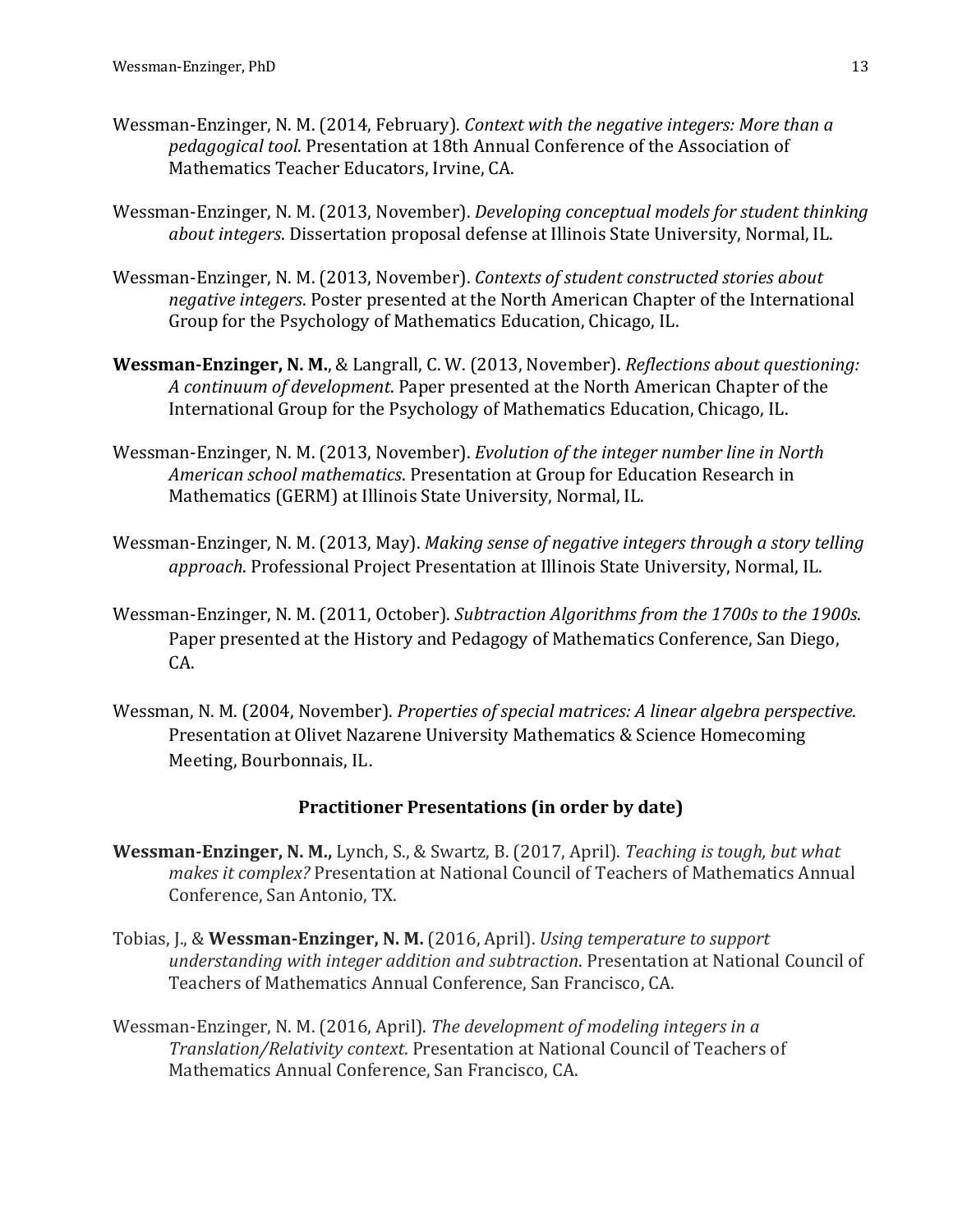- Wessman-Enzinger, N. M. (2015, January). *Positive thinking about negative numbers*. Workshop presented at Metropolitan Mathematics Club Conference, Lincolnshire, IL.
- Fraher, C., & Wessman-Enzinger, N. M. (2015, January). *Projects in calculus*. Workshop presented at Metropolitan Mathematics Club Conference, Lincolnshire, IL.
- Wessman-Enzinger, N. M. (2014, October). *Positive thinking about negative numbers.* Presentation at Illinois Council of Teachers of Mathematics Conference, Tinley Park, IL.
- Beck, P., & Wessman-Enzinger, N. M. (2014, October). *Compass or protractor, What is this* tool? Presentation at Illinois Council of Teachers of Mathematics Conference, Tinley Park, IL.
- Wessman-Enzinger, N. M. (2014, April). *What's a "real" context anyway?* Presentation at National Council of Teachers of Mathematics Annual Meeting, New Orleans, LA.
- Fraher, C., & **Wessman-Enzinger, N. M.** (2013, October). *Volume exploration for calculus.* Presentation at Illinois Conference of Teachers of Mathematics Conference, Peoria, IL.
- Wessman-Enzinger, N. M. (2013, October). *What's a "real" context anyway?* Presentation at Illinois Conference of Teachers of Mathematics Conference, Peoria, IL.
- **Wessman-Enzinger, N. M., & Wickstrom, M. H. (2013, April).** Write mathematics into the story. Presentation at the National Council of Teachers of Mathematics Conference, Denver, CO.
- Wickstrom, M. H., & Wessman-Enzinger, N. M. (2013, April). A new spin on fair sharing. Presentation at the National Council of Teachers of Mathematics Conference, Denver, CO.
- **Wessman-Enzinger, N. M., & Williams, R. A. (2012, November).** *Using children's literature to foster motivation in mathematics*. Presentation at the National Council of Teachers of Mathematics Conference, Chicago, IL.
- **Wessman-Enzinger, N. M., & Williams, R. A. (2011, October).** Using children's literature to *foster motivation in mathematics.* Presentation at Illinois Council of Teachers of Mathematics Conference, Springfield, IL.
- Wessman-Enzinger, N. M. (2010, November). *Mathematics* + *Cooperative Groups* = Awesome. Presentation at Olivet Nazarene Professional Day, Bourbonnais, IL.
- Wessman-Enzinger, N. M. (2010, October). *Mathematics* + *Cooperative Groups* = Awesome. Presentation at Illinois Council of Teachers of Mathematics Conference, Springfield, IL.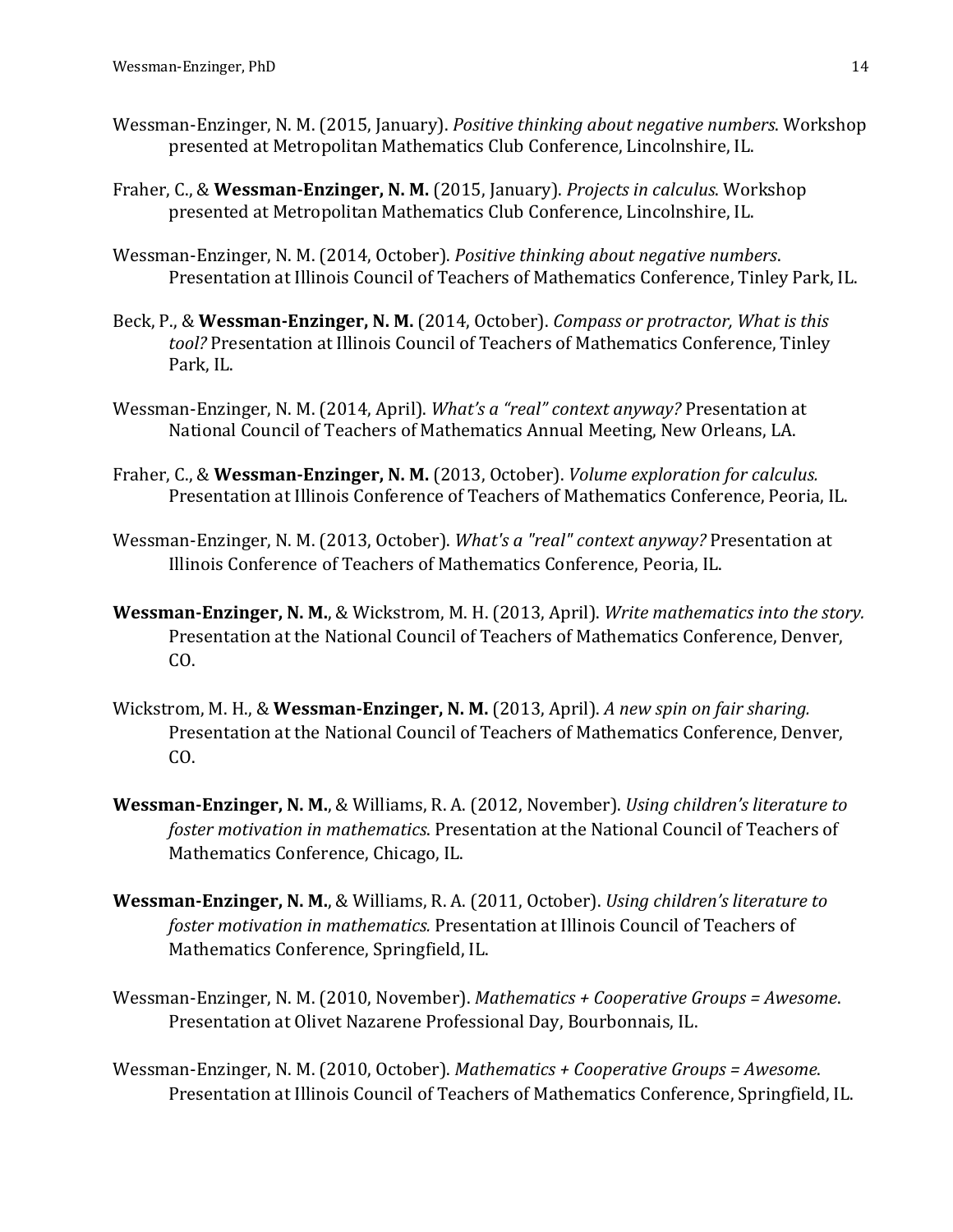- Wessman, N. M. (2009, November). *Mathematics* + Technology = Dynamic. Presentation at the Olivet Nazarene University Professional Day, Bourbonnais, IL.
- Wessman, N. M. (2009, October). *Do gas prices affect traffic in Chicago?* Presentation at the Illinois Council of Teachers of Mathematics, Peoria, IL.
- Wessman, N. M. (2009, January). *Do gas prices affect traffic in Chicago?* Presentation at the Metropolitan Mathematics Club of Chicago Conference, Chicago, IL.
- Wessman, N. M. (2008, November). *Do gas prices affect traffic in Chicago?* Presentation at the Olivet Nazarene University Professional Day, Bourbonnais, IL.

### INVITED TALKS

- Wessman-Enzinger, N. M. (2017, March). *Integers: A space for mathematical play.* Presentation will be at The Metropolitan Mathematics Club of Chicago, Chicago, IL.
- Wessman-Enzinger, N. M. (2014, November). *Integer ignite*. Presentation at The Metropolitan Mathematics Club of Chicago, Elk Gove Village, IL.
- Wessman-Enzinger, N. M. (2013, October). *Context and negative integers: More than a pedagogical tool.* Presentation at Eastern Illinois University, Charleston, IL.
- Wessman-Enzinger, N. M. (2012, April). *Subtraction algorithms from the 1700s to the 1900s.* Presentation at University of St. Francis, Joliet, IL.
- Wessman, N. M. (2008, December). *Technology in the secondary mathematics classroom.* Presentation at Olivet Nazarene University, Bourbonnais, IL.

## TEACHING EXPERIENCE HIGHLIGHTS

**George Fox University, Newberg, OR Assistant Professor of Education** MATH 180: College Algebra (Mathematics Department) MATH 202: Calculus II (Mathematics Department) MATH 211: Foundations of Elementary Mathematics I (Mathematics

Department & Undergraduate Teacher Education) MATH 212: Foundations of Elementary Mathematics II (Mathematics Department & Undergraduate Teacher Education)

EDUC 250: Teaching as a Profession (Undergraduate Teacher Education)

 $2015$  – present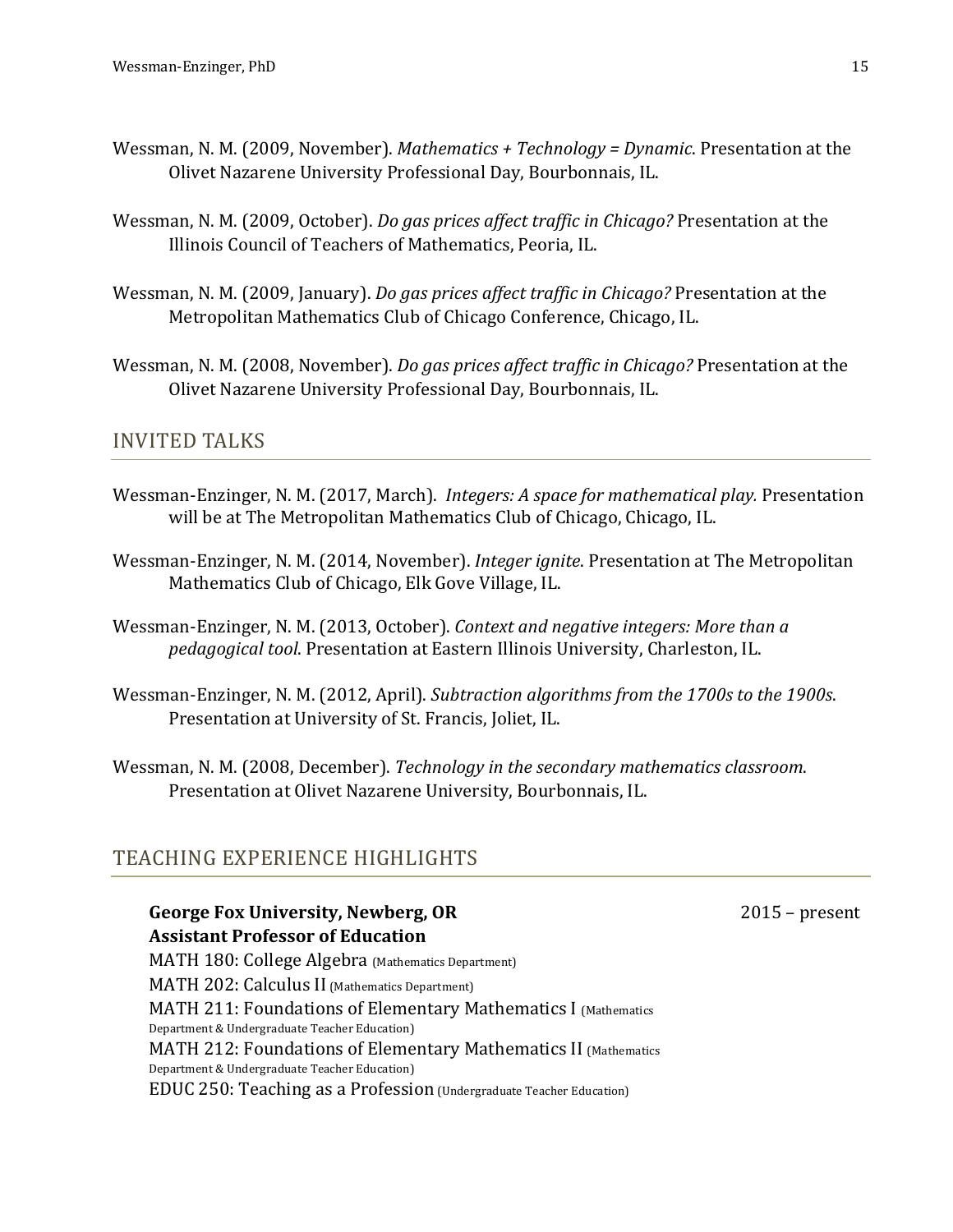| EDUC 343: Adventures in Mathematics & Science I (Undergraduate<br><b>Teacher Education</b> )<br>EDUC 344: Adventures in Mathematics & Science II (Undergraduate<br><b>Teacher Education</b> ) |               |
|-----------------------------------------------------------------------------------------------------------------------------------------------------------------------------------------------|---------------|
| EDUC 375: Practicum I (Undergraduate Teacher Education)                                                                                                                                       |               |
| EDUC 475: Practicum II (Undergraduate Teacher Education)                                                                                                                                      |               |
| ELED 343: Adventures in Mathematics & Science I (Adult Degree<br>Program)                                                                                                                     |               |
| ELED 344: Adventures in Mathematics & Science II (Adult Degree<br>Program)                                                                                                                    |               |
| GEED 365: Cross-Cultural Experience: International                                                                                                                                            |               |
| MEDU 510: Foundations of Educational Practice (Masters in Education)                                                                                                                          |               |
| MEDU 530: Quantitative and Qualitative Research Methods<br>(Masters in Education)                                                                                                             |               |
| MAT 553: Pedagogy-Mathematical Thinking for K-5 (Masters of Arts<br>in Teaching)                                                                                                              |               |
| MAT 554: Pedagogy-Mathematical Thinking for K-8 (Masters of Arts<br>in Teaching)                                                                                                              |               |
| MAT 576: Practicum II (Masters of Arts in Teaching)                                                                                                                                           |               |
| Illinois State University, Normal, IL                                                                                                                                                         | $2012 - 2015$ |
| Instructor                                                                                                                                                                                    |               |
| MATH 130: Dimensions of Numerical Reasoning I                                                                                                                                                 |               |
| MATH 152: Structure of Numerical Systems II                                                                                                                                                   |               |
| MATH 201: Teaching Mathematics in Elementary School                                                                                                                                           |               |
| Olivet Nazarene University, Bourbonnais, IL                                                                                                                                                   | $2010 - 2012$ |
| <b>Assistant Professor of Mathematics</b>                                                                                                                                                     |               |
| MATH 111 & 112: Mathematics for Elementary Teachers I & II                                                                                                                                    |               |
| <b>MATH 117: Finite Mathematics</b>                                                                                                                                                           |               |
| <b>MATH 120: Statistics</b>                                                                                                                                                                   |               |
| MATH 147 & 148: Calculus I & II                                                                                                                                                               |               |
| MATH 450: Senior Seminar in Mathematics                                                                                                                                                       |               |
|                                                                                                                                                                                               |               |
| Observed & co-taught in the Secondary Mathematics Methods                                                                                                                                     |               |
| Course                                                                                                                                                                                        |               |

Freshmen Connections Mentor

#### **Olivet Nazarene University, Bourbonnais, IL Adjunct Professor** 2010 MATH 117: Finite Mathematics

### **Kankakee Community College, Kankakee, IL Adjunct Professor**

2010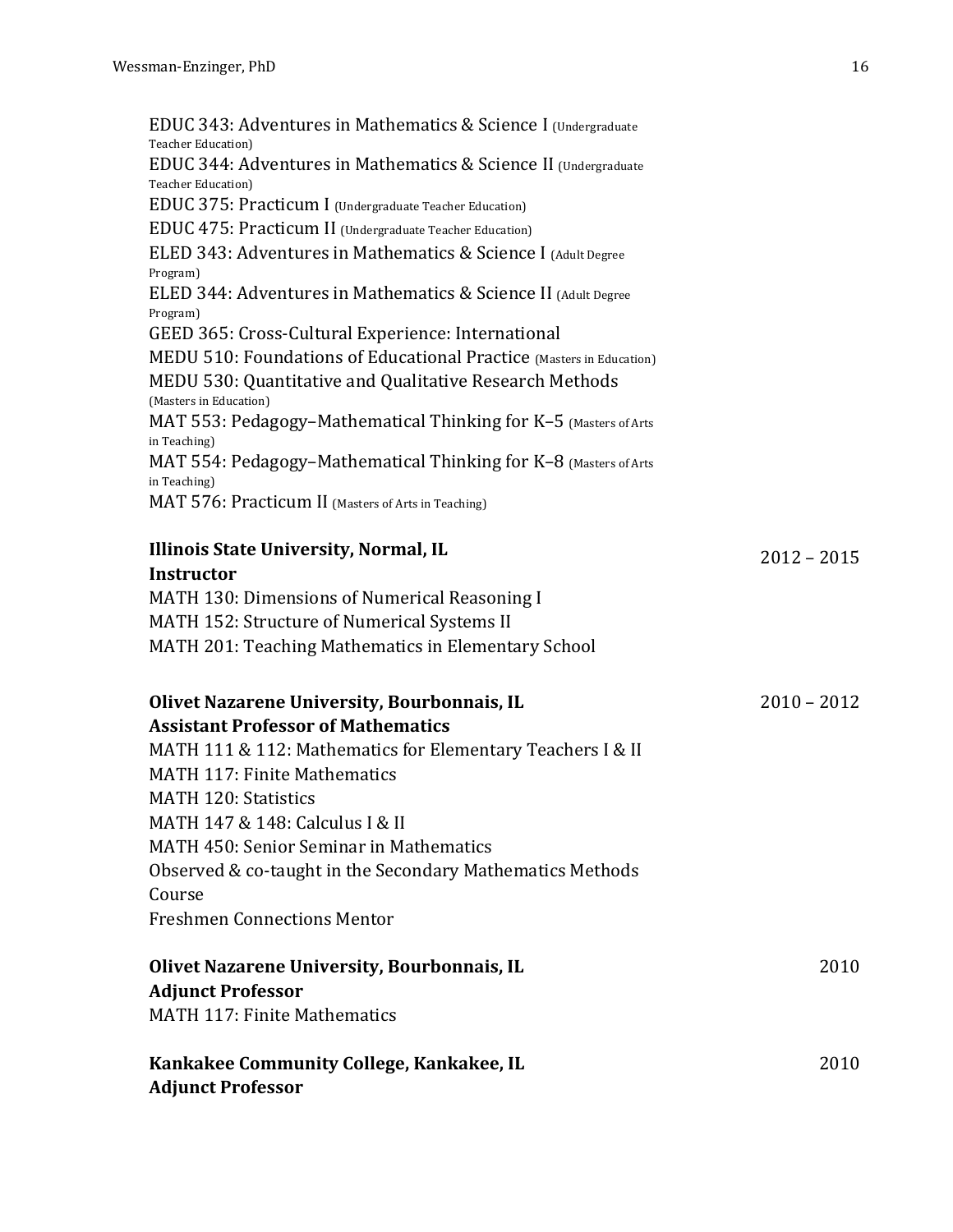MATH 2515: Calculus and Analytic Geometry I

## **Joliet Junior College, Joliet, IL Adjunct Professor** MATH 171: Calculus with Analytic Geometry II

| Herscher High School, Herscher, IL           | $2005 - 2010$ |
|----------------------------------------------|---------------|
| <b>High School Mathematics Teacher</b>       |               |
| <b>Comprehensive Mathematics</b>             |               |
| <b>Business Mathematics</b>                  |               |
| Geometry                                     |               |
| Algebra I & II                               |               |
| <b>Analytic Geometry</b>                     |               |
| Calculus & Analytic Geometry I (Dual-credit) |               |
| <b>Advanced Placement Statistics</b>         |               |
| <b>Coached Mathematics Team</b>              |               |
| Coached Competitive Cheerleading             |               |

## SERVICE TO COMMUNITY

| <b>Newberg Community Math Walk</b><br>Coordinated an outdoor math walk (with sidewalks, chalk, and<br>Flipgrid) near the Newberg Public Library to help support<br>remote learning for the public schools | September 2020 |
|-----------------------------------------------------------------------------------------------------------------------------------------------------------------------------------------------------------|----------------|
| <b>Math Camp at George Fox University</b><br>Volunteer prospective teachers and myself hosted a math camp<br>on a Saturday for fifth graders from North Marion School District                            | April 2017     |
| North Marion Intermediate School, Aurora, OR<br><b>Hosted Family Math Night for Grades 3-5 Students</b><br>Prospective teachers in Math 211 course prepared stations and<br>worked with children          | $2018 - 2020$  |
| <b>Volunteer at Spring Family Math night</b><br>Prospective teachers in the MATH 212 course volunteered and<br>ran stations at a large family math night to the community                                 | Spring 2019    |
| <b>Crater Elementary School, Newberg, OR</b><br>Organizer of Family Math Nights for Grades 3-5 Students (Fall)<br>and Grades K-2 Students (Spring)                                                        | $2016 - 2020$  |

2009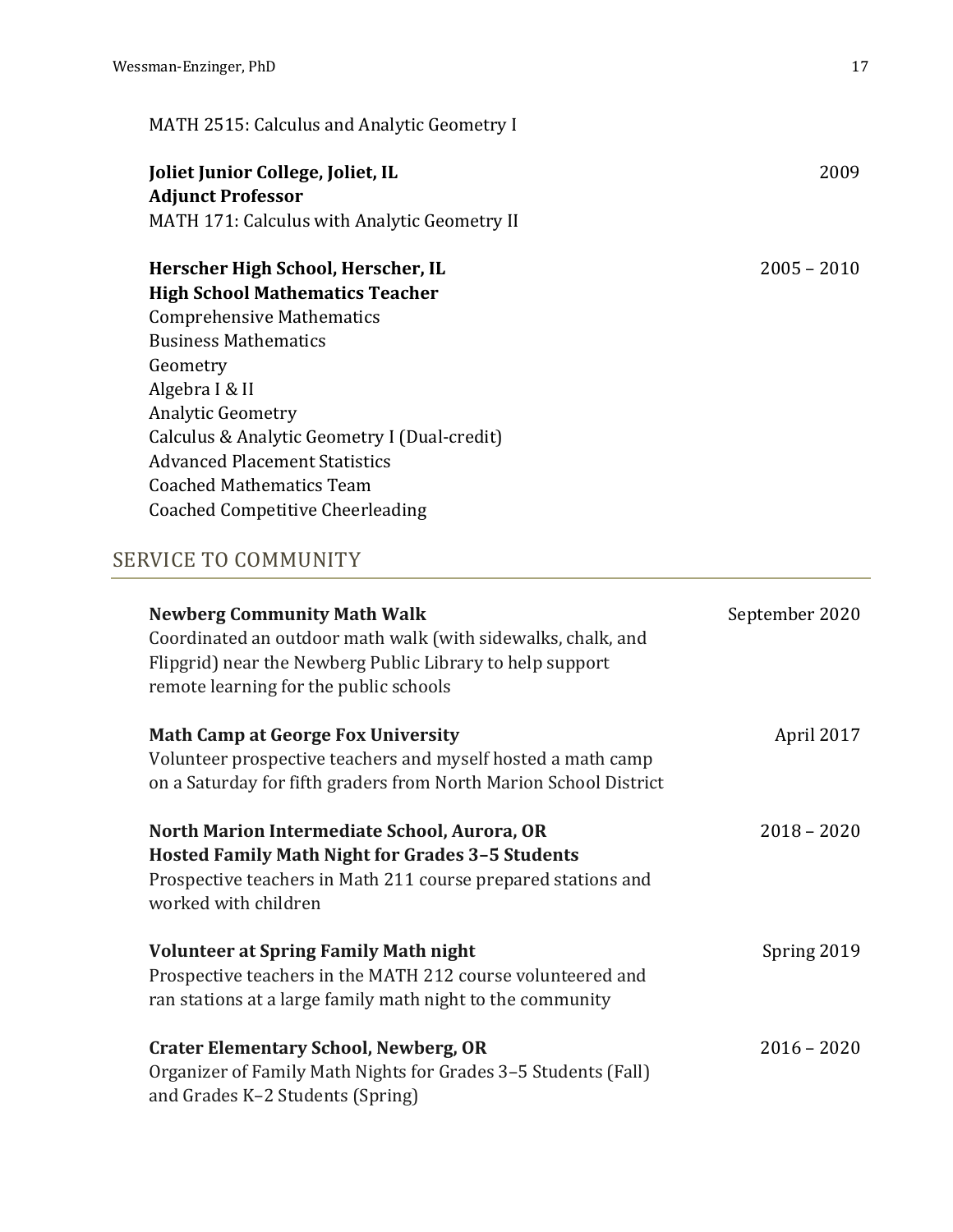| <b>STEM Panelist</b>                                            | October 2015   |
|-----------------------------------------------------------------|----------------|
| Chehalem Cultural Center                                        |                |
| http://www.pamplinmedia.com/nbg/241-education/273968-           |                |
| 149836-big-dreams-aims-to-inspire-girls-and-young-women         |                |
| <b>Discussant</b>                                               | September 2015 |
| Chehalem Cultural Center for the talk-back at the play "Proof"  |                |
|                                                                 |                |
| <b>Math Circle</b>                                              | $2015 - 2016$  |
| Oregon Mathematics Network Math Circle Participant              |                |
| Dwight Grade School, Dwight, IL                                 | $2013 - 2015$  |
| <b>Volunteer in Fourth &amp; Fifth Grade</b>                    |                |
| Taught and co-taught mathematics lessons                        |                |
| <b>Implemented Number Talks</b>                                 |                |
|                                                                 |                |
| Herscher Grade School, Herscher, IL                             | $2013 - 2015$  |
| <b>Volunteer at Math Fair for K-8 Students</b>                  |                |
| March 2013: Constructing popcorn containers to maximize         |                |
| volume with a fixed surface area                                |                |
| April 2014: Card game for integer addition and subtraction      |                |
| April 2015: Card game for integer addition and subtraction      |                |
| Herscher Middle School, Herscher, IL                            | $2011 - 2012$  |
| <b>Volunteer in Sixth Grade</b>                                 |                |
| Taught and co-taught mathematics lesson                         |                |
| Worked with RTI groups                                          |                |
|                                                                 |                |
| Kankakee Trinity Academy, Kankakee, IL<br><b>Volunteer</b>      | 2011           |
| May 2011: Worked with fifth grade students, taught and co-      |                |
| taught mathematics lessons                                      |                |
| December 2011: Organized and hosted a math fair for K-5 with    |                |
| pre-service elementary teachers from Olivet Nazarene University |                |
|                                                                 |                |
| El Jardín del Amor y de la Esperanza                            | $2011 - 2016$  |
| Santa Barbara, Honduras                                         |                |
| <b>Mission Trip Leader &amp; Volunteer</b>                      |                |
| <b>March 2011:</b>                                              |                |
| Aided in the launch of the orphanage the first week it          |                |
| opened                                                          |                |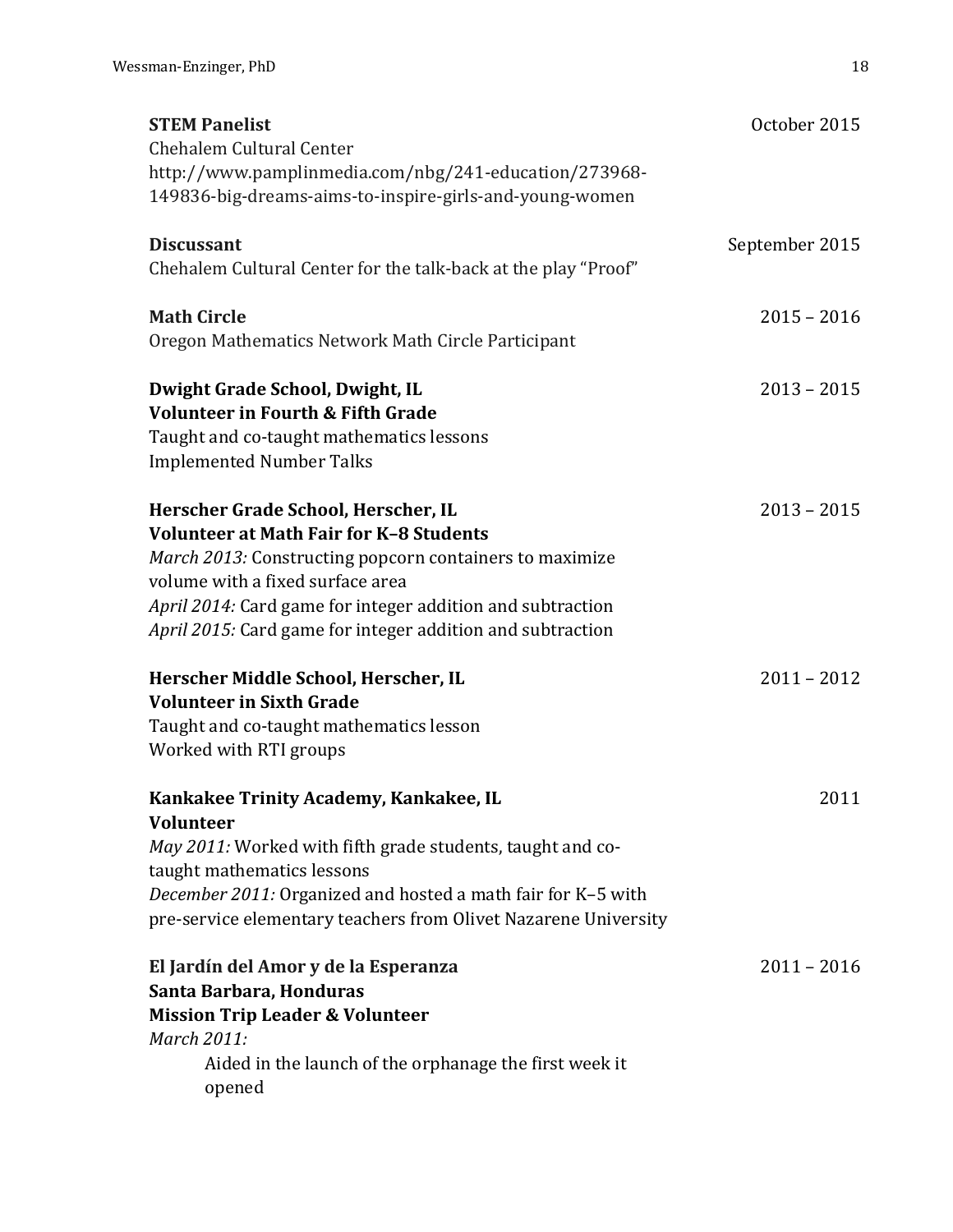|                    | Assisted in construction work and painting             |
|--------------------|--------------------------------------------------------|
|                    | Assisted in English education to adults                |
|                    | Co-led a group of twenty university students           |
| <b>March 2012:</b> |                                                        |
|                    | Participated in construction work and painting,        |
|                    | Co-taught art, bible, and ESL classes                  |
|                    | Helped students with math homework                     |
|                    | Co-led a group of twenty university students           |
| June 2013:         |                                                        |
|                    | Taught and tutored bible and mathematics in Spanish to |
|                    | children from ages five to twelve                      |
|                    | Assisted with leadership at the orphanage              |
|                    | Visited homes and schools                              |
| June 2014:         |                                                        |
|                    | Taught and tutored mathematics in Spanish to children  |
|                    | from ages five to twelve                               |
|                    | Developed a teacher evaluation tool                    |
|                    | Led a professional development on short-term/long-term |
|                    | lesson planning                                        |
| May 2015:          |                                                        |
|                    | Co-lead a group of undergraduate students to the       |
|                    | orphanage & facilitated youth camp                     |
| June 2016:         |                                                        |
|                    | Taught Bible, English, and Mathematics                 |
|                    |                                                        |

## SERVICE TO UNIVERSITY

| <b>Freshmen Elementary Education Advisor</b>                                                                                              | Fall 2020 – present |
|-------------------------------------------------------------------------------------------------------------------------------------------|---------------------|
| Richter scholar faculty advisor (Sailer Galusha-McRobbie)                                                                                 | Summer 2020         |
| "Building a writing house with a strong BASE:<br>Strategies for successful scholarship" Workshop for Spring<br><b>Faculty Development</b> | Spring 2020         |
| Clarinetist in GFU Orchestra                                                                                                              | $2019 - 2020$       |
| Faculty senate                                                                                                                            | $2019$ – present    |
| GFU dissertation committee reader (Elaine Tinholt, "A Cross-<br>study Exploration of Experiences of Induction Level Teachers              | $2019 - 2020$       |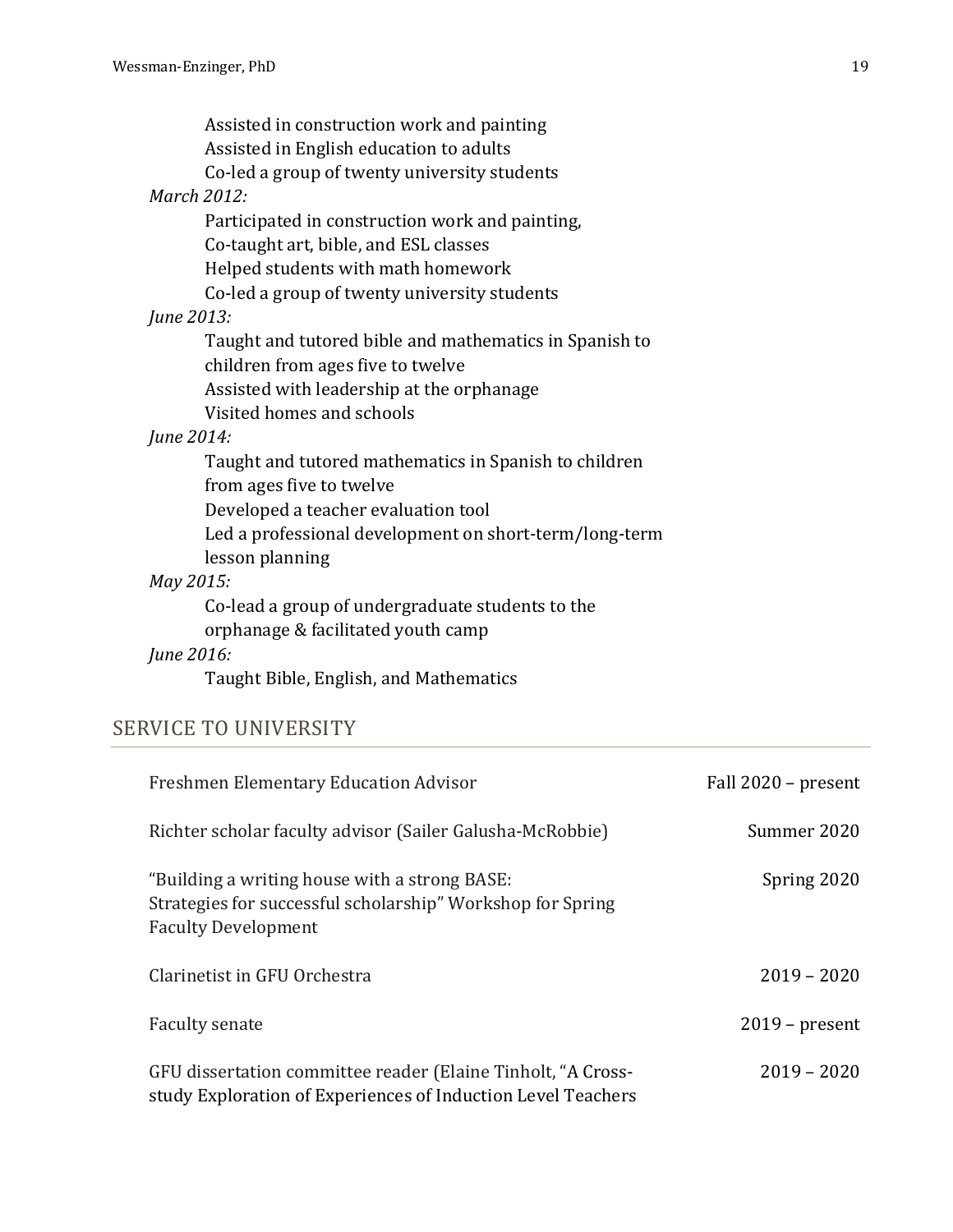| Identified as Teacher Leaders)                                                                                                                                                                                                                                                                                                   |                                   |
|----------------------------------------------------------------------------------------------------------------------------------------------------------------------------------------------------------------------------------------------------------------------------------------------------------------------------------|-----------------------------------|
| Grant Writing Faculty Development Presentation at GFU Fall<br>Conference                                                                                                                                                                                                                                                         | <b>Fall 2018</b>                  |
| Strategic planning committee                                                                                                                                                                                                                                                                                                     | <b>Fall 2018</b>                  |
| Mathematics search committee                                                                                                                                                                                                                                                                                                     | <b>Fall 2019</b>                  |
| Undergraduate research mentor (Kristina Hofer)                                                                                                                                                                                                                                                                                   | <b>Fall 2017</b>                  |
| Richter scholar faculty advisor (Camilla Carpenter)                                                                                                                                                                                                                                                                              | Summer 2017                       |
| Teacher education committee                                                                                                                                                                                                                                                                                                      | $2016$ – present                  |
| Richter committee                                                                                                                                                                                                                                                                                                                | $2016$ – present                  |
| CAEP subgroup 4 committee                                                                                                                                                                                                                                                                                                        | $2016 - 2019$                     |
| Undergraduate teacher education ESOL position hiring<br>committee                                                                                                                                                                                                                                                                | 2017                              |
| Undergraduate teacher education mathematics education<br>position hiring committee                                                                                                                                                                                                                                               | <b>Fall 2018</b><br>& Spring 2019 |
| Advisor to 2019 cohort of elementary education Majors<br>Met with 30-40 elementary education majors individually &<br>regularly each academic year<br>Provided recommendations on course load<br>Answered questions about profession and program<br>Mentored students throughout the year<br>Oversaw student teaching experience | $2015 - 2019$                     |
| Genesis Advisor<br>Advise incoming freshmen for coursework during summer                                                                                                                                                                                                                                                         | $2016 - 2019$                     |
| Education Department Fridays @ Fox Coordinator                                                                                                                                                                                                                                                                                   | Fall 2018 - present               |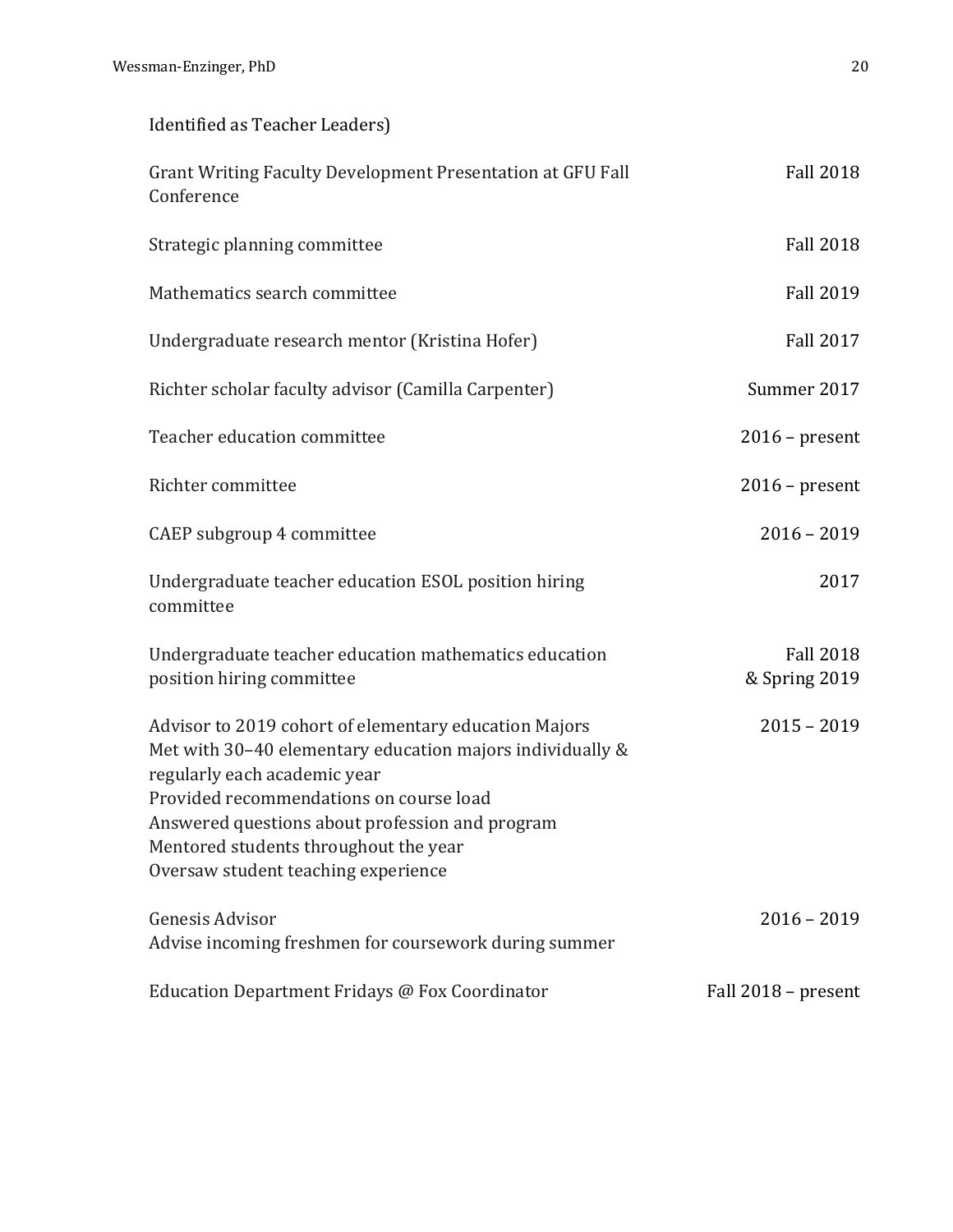## SERVICE TO PROFESSION

| <b>Chair of Division C: Mathematics of American Educational</b><br><b>Research Association</b><br>Assigned reviewers for papers, organized reviews, provided                                                                                                                                                                                       | 2020          |
|----------------------------------------------------------------------------------------------------------------------------------------------------------------------------------------------------------------------------------------------------------------------------------------------------------------------------------------------------|---------------|
| recommendations of acceptance, created session formats, and<br>facilitated paper discussants                                                                                                                                                                                                                                                       | 2016          |
| <b>Strand leader for 2016 Psychology of Mathematics</b><br><b>Education North America (PME-NA) Conference</b><br>Assigned reviewers for papers, organized reviews, provided<br>recommendations of acceptance<br><b>Teachers of Teachers of Mathematics (TOTOM) President</b><br>Organized 2017 TOTOM Conference hosted at George Fox<br>University | $2015 - 2017$ |
| <b>Professional Development Leader</b><br>"Día en Servicio: La Elaboración de Planes de Lecciones"<br>Professional Development Day<br>El Jardín de Amor y Esperanza<br>Santa Barbara, Honduras                                                                                                                                                     | 2014          |
| "Number Talks & Mathematical Practices"<br>Professional Development Day<br>Dwight Grade School, Dwight, IL                                                                                                                                                                                                                                         | 2014          |
| <b>Acknowledgements</b>                                                                                                                                                                                                                                                                                                                            |               |
| Acknowledgement in The Montana Mathematics Enthusiast<br>Monograph Special Issue: The Mathematical Content Knowledge<br>of Elementary Prospective Teachers (Vol. 11, No. 2, p. 200)                                                                                                                                                                | 2014          |
| Acknowledgement in STEM Student Research Handbook<br>Harland, D. (2011) STEM: Student research handbook. Arlington,<br>VA: National Science Teachers Association.                                                                                                                                                                                  | 2011          |
| <b>Journal Reviewer</b><br>Journal of Mathematical Behavior<br>Journal of Research in Mathematics Education<br><b>Teaching Children Mathematics</b><br>Mathematics Teaching in the Middle School<br><b>Mathematics Teacher</b>                                                                                                                     |               |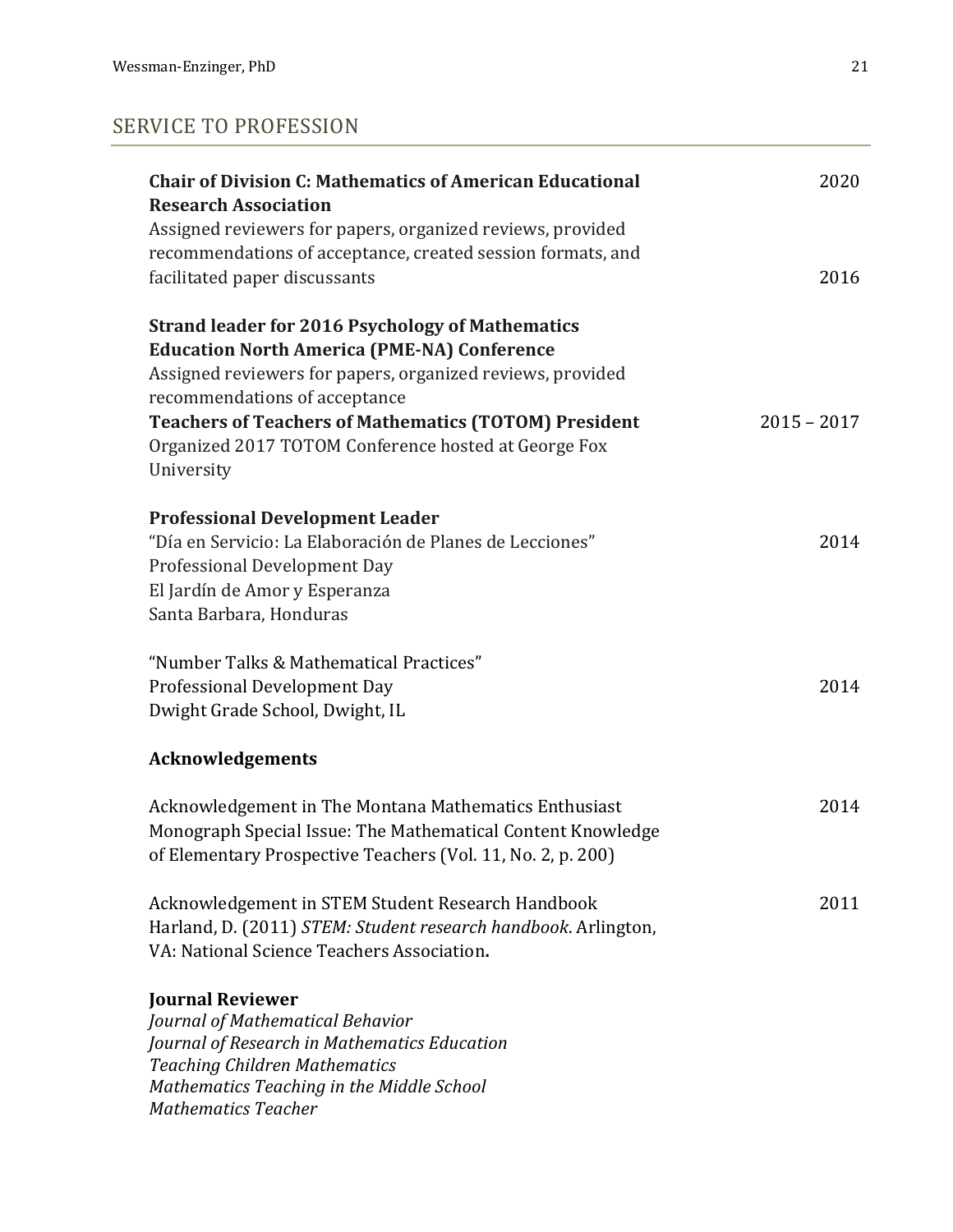*International Congress of Mathematics Education Psychology of Mathematics Education*  Psychology of Mathematics Education-North America

## GRANTS

| Spencer Small Grant, \$52,685.42 (pending)<br>"Empowering Latinx young mathematicians: Characterizing<br>children's conceptions for group theory (Project Group $C_3$ )"       | <b>July 2020</b> |
|--------------------------------------------------------------------------------------------------------------------------------------------------------------------------------|------------------|
| Spencer Large Grant, \$370,667.54 (not funded)<br>"Leveraging relational thinking to investigate understanding of<br>integer operations"                                       | February 2020    |
| CPM Extensive Research Grant, \$215,834.91 (not funded)<br>"Fidelity of instructional models and students' invented models<br>for integer operations"                          | January 2020     |
| Spencer Small Grant, \$49,161 (not funded)<br>"Understanding group theory: Characterizing children's<br>conceptions and conceptual change"                                     | <b>July 2019</b> |
| National Science Foundation CAREER grant, \$602,321 (not<br>funded) "CAREER: Empowering Students through Learner-<br>Generated Drawings and Integer Understanding"             | <b>July 2019</b> |
| Summer Research Grant at George Fox University, \$3,000<br>(GFU2019G05) "Children's Invented Strategies for Integer<br>Multiplication"                                         | Summer 2019      |
| National Science Foundation CAREER Grant, \$601,662<br>(not funded) "CAREER: Empowering Students through Learner-<br>Generated Drawings and Integer Understanding"             | <b>July 2017</b> |
| Research Leave Grant at George Fox University, Course Release,<br>"The Conceptual Underpinnings of Pinterest Pins for Integer<br>Addition and Subtraction"                     | $2017 - 2018$    |
| Summer Research Grant at George Fox University, \$3,000<br>"Prospective Teachers' Use of Chip Models and Number Line for<br>Integer Addition and Subtraction Number Sentences" | Summer 2017      |